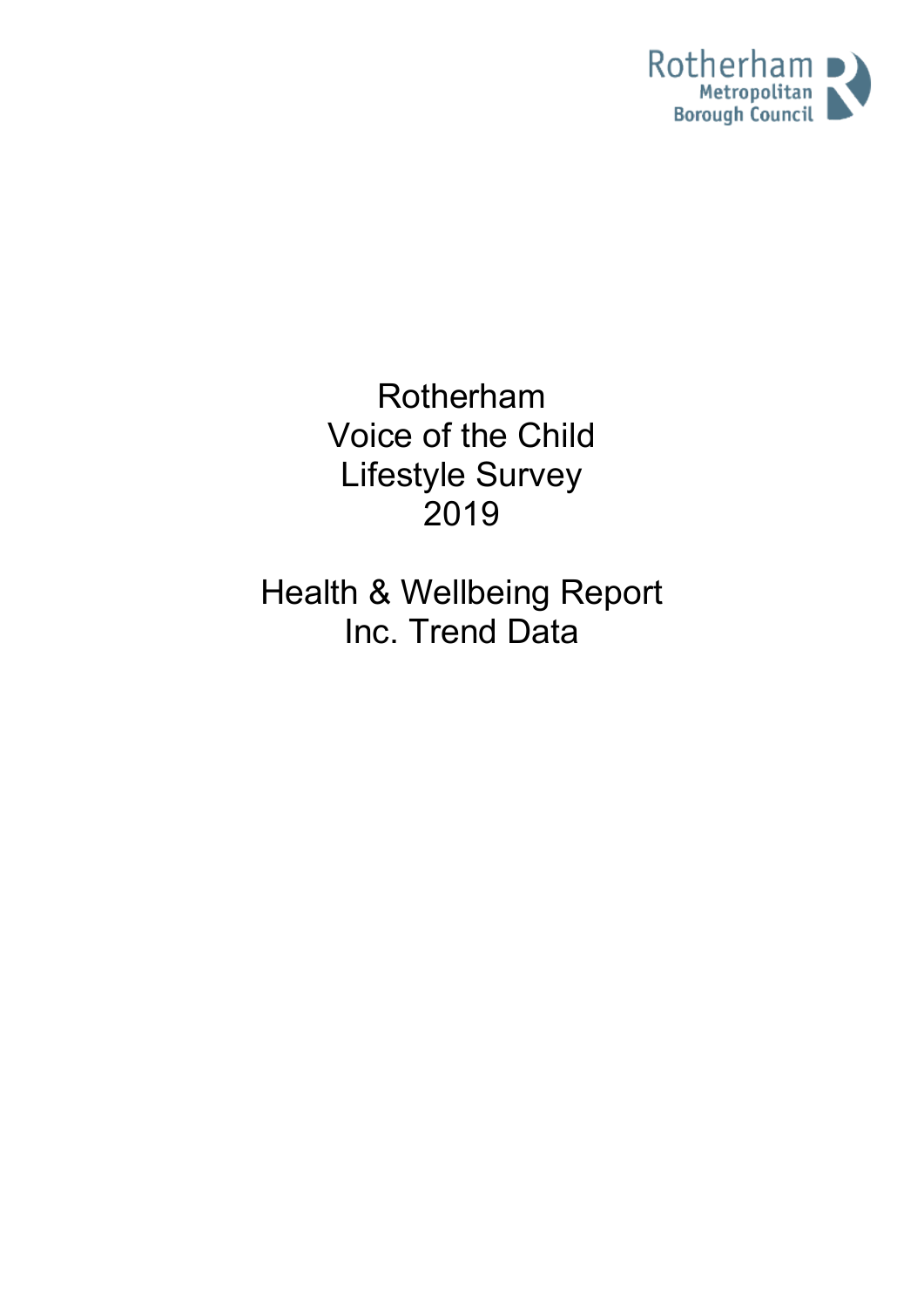# www.rotherham.gov.uk



## **Contents**

| Section | <b>Title</b>                           | Page |
|---------|----------------------------------------|------|
| 1.      | <b>Background Information</b>          | 3    |
|         |                                        |      |
| 2.      | <b>Executive Summary</b>               | 3    |
|         |                                        |      |
| 3.      | A Little Bit About Me                  | 6    |
|         |                                        |      |
| 4.      | <b>Healthy Eating &amp; Exercise</b>   | 9    |
|         |                                        |      |
| 5.      | <b>Feelings</b>                        | 12   |
|         |                                        |      |
| 6.      | <b>Safeguarding</b>                    | 15   |
|         |                                        |      |
| 7.      | <b>Young Carers</b>                    | 19   |
|         |                                        |      |
| 8.      | <b>Smoking, Alcohol &amp; Drugs</b>    | 22   |
|         |                                        |      |
| 9.      | <b>Sexual Health and Relationships</b> | 30   |
|         |                                        |      |
| 10.     | <b>References</b>                      | 34   |
|         |                                        |      |

#### **Acknowledgements**

We would like to express our thanks to all of the Head teachers and staff at schools who coordinated the completion of the Lifestyle Survey from 2014 to 2019.

In 2019, 12 out of 16 secondary schools in Rotherham participated in the survey along with 3 pupil referral units. In 2019 the survey was also offered to students at all Special Schools using their new survey which has been designed with support from the pupils and staff. Schools participating in the survey gave their commitment to enabling pupils to have their voice heard to share their views on health, well-being, safety and their views about Rotherham and their local areas.

Also thank you to the 4,260 young people who participated and shared their views by taking part in the 2019 survey. Out of the 4,260 young people, there are 4,091 young people in years 7 and 10. (It is these results that are the basis of this report). The additional 169 pupils are either in Y9 at Maltby who requested that a dedicated Y9 survey or pupils from special schools. Each of these will receive a report detailing these results.

## **1. Background Information**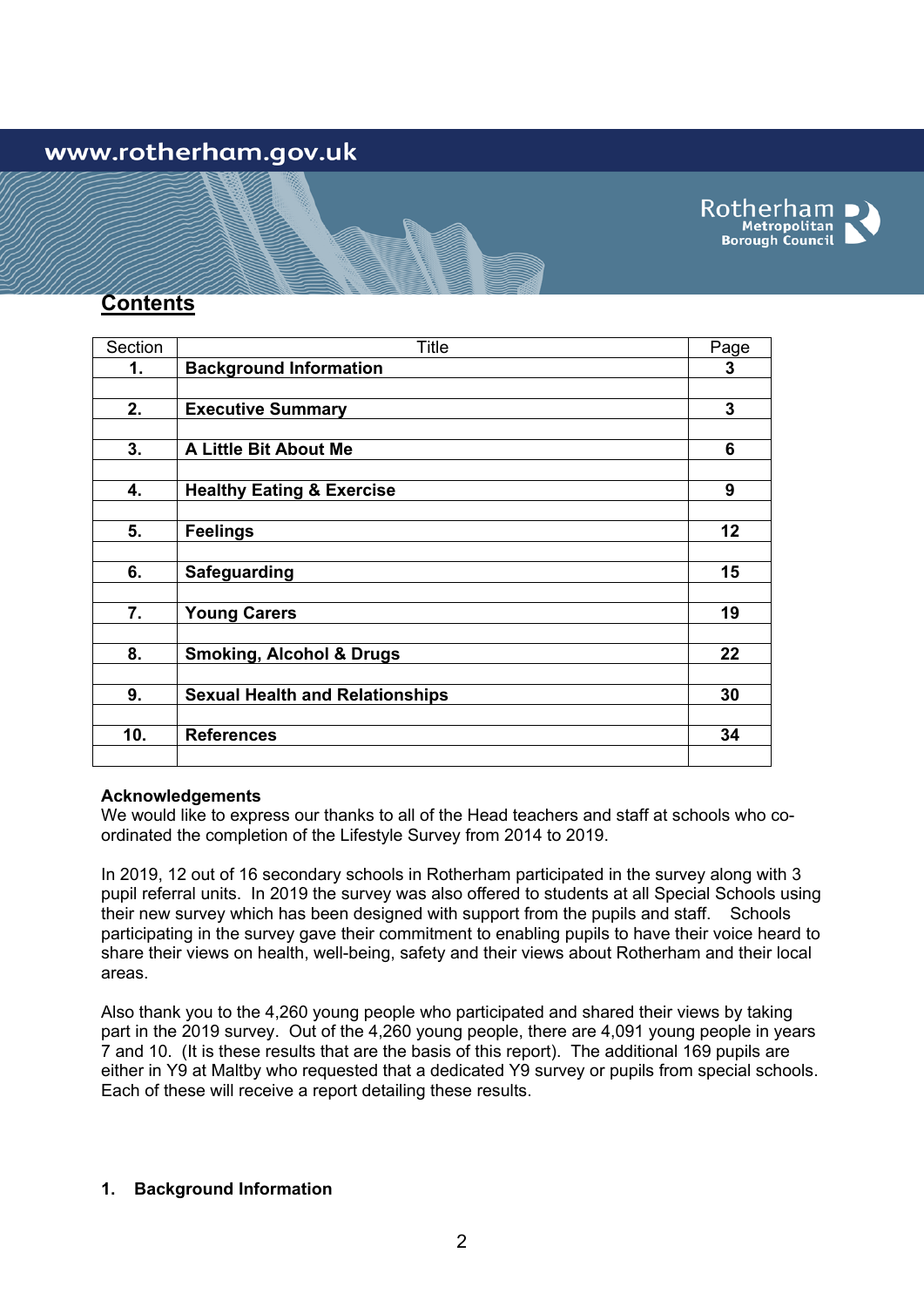This report presents the findings from the 2019 Lifestyle Survey from the year 7 and year 10 results. Also included in the Health & Wellbeing report will be trend information that could go back as far as 2014 or the year a particular question was introduced. The report will highlight the changes from previous years, compared with 2019.

It will be highlighted in the body of the report, the services or partners that the results relate to. This will enable services to see the views of young people about the services they support or provide.

Each year the survey is open to all pupils in Y7 and Y10 at secondary schools and pupil referral units. Since 2017 the survey has been offered to those who are elective home educated and special schools. Pupils are 11/12 and 14/15 years of age. In 2019 the survey was open from Tuesday 7<sup>th</sup> May 2019 and closed on Wednesday 17<sup>th</sup> July 2019. Overall in this cohort for 2019 there were 6696 young people attending a secondary school, a pupil referral unit or electively home educated.

This survey is open annually for young people in Rotherham and is the only opportunity regularly given for so many young people to have their say about their health, well-being and their future. The sample of 4091 young people, who chose to participate in the 2019 survey from Y7 and Y10, is 61**%** of the relevant population. A further 142 pupils from Maltby Y9 participated in the survey, following a request from the Personal, Social & Health Education (PSHE) Lead staff member at Maltby. These results have not been included in the 2019 borough wide report, but they have been shared confidentially with Maltby. There were a further 27 pupils from special schools who participated in their newly designed survey, again these results will be shared confidentially with the schools but were not included in the 2019 borough wide report.

The lifestyle survey provides an opportunity for young people to have their views and voices heard; this gives the council and their partners an insight into the experiences of children and young people living in the borough. This contributes to measures that partners have in place to monitor progress against their aims and objectives.

The questions in the survey are not mandatory, following a request from young people; they wanted to choose to opt out of questions if they felt it was not relevant to them.

Schools are able to use their own individual school reports to assist them in gauging how well they are meeting their own health and wellbeing objectives and help shape their PSHE curriculum. This is highlighted as outstanding practice and gives evidence in relation to Ofsted grade descriptors.

"*Grade descriptors: the quality of the curriculum in PSHE education Note: The imaginative and stimulating PSHE education curriculum is skilfully designed, taking into account local health and social data and the full range of pupils' needs, interests and aspirations. The programme ensures highly effective continuity and progression in pupils' learning across all key stages. "*

Information about the lifestyle survey and the content of the survey are shared with parents/carers and they are given the opportunity to ask school any questions about the survey. Schools are encouraged to share their results with pupils, parents and carers.

## **2. Executive Summary**

In total 4091 pupils from Y7 and Y10 participated in the 2019 lifestyle survey out of a potential 6696 young people who attend either secondary school, elective home educated or pupil referral unit in this age range. This is an overall 61% participation rate.

Overall since 2014, 21,440 young people have shared their views with us through the Lifestyle Survey, on average this being 3,573 per year.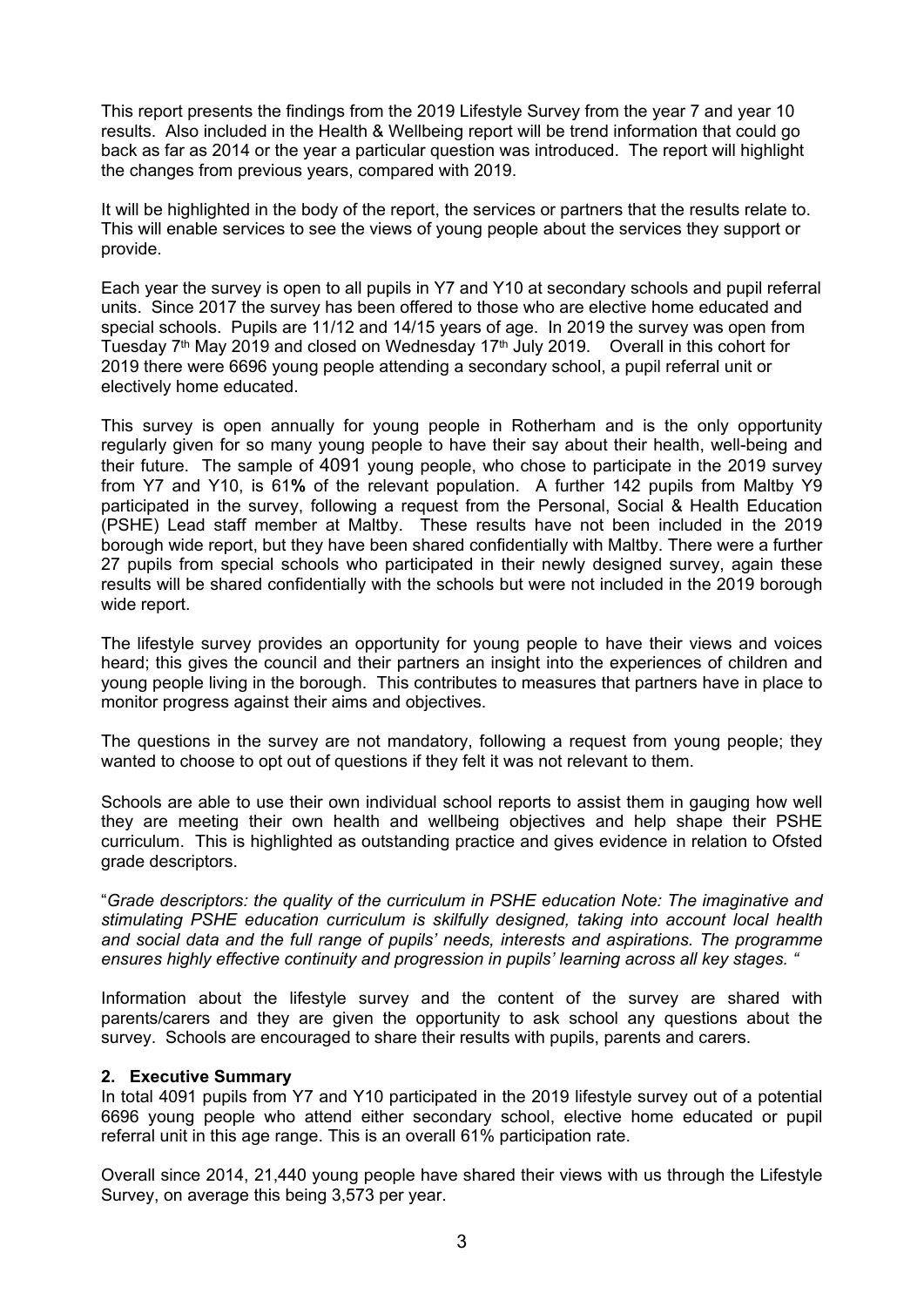Four schools did not offer the survey to pupils in 2019, two of which have historically not participated. One school made us aware they would not be in a position to offer the survey and one school did not communicate their reason for not participating. Two schools, who have previously not offered the survey to their pupils, did participate in 2019.

## **2.1 Results**

The results of the 2019 Lifestyle survey will be compared to the results from previous years which may go back as far as 2014 or a year when a particular subject was introduced. The results show where there has been an improvement or where there appears to be an issue and this will be highlighted in the trend information. Each of these will be highlighted to the service or partner organisation the data is relevant to, so that they can take any necessary action. All areas that show what is working well and what we may be worried about will be highlighted to schools to enable them to benchmark against their own individual school results.

The results from the 2019 survey, which show a comparison to one previous year for all questions included in the lifestyle survey can be found in the full borough wide report for 2019.

## **2.2 What is Working Well? – Trends from previous years included**

- There has been a 3.6% increase since 2015 of the % of children and young people who are eating the recommended amount of fruit and vegetables each day. Change for Life resources have been promoted in primary schools and they deliver free fruit and vegetables to encourage and promote health eating.
- There has been a 5.7% increase in the % of children and young people who said they do not drink high sugar drinks and also a 2.7% increase in the % of children and young people who said they do not drink high energy drinks since 2015. Schools making the decision to ban the sale of high energy drinks, appears to be having a positive impact. Also schools have reported that they have been promoting information about the sugar content in drinks appears to be supporting pupils to make healthier choices.
- Young people have said they feel much safer when they are out. There has been a continued increase in the % of pupils who have said they always feel safe at Rotherham bus and train station since 2017. This could be attributed to the new layout of both the bus and train stations. Since 2017 there has been a 6.1% increase in the % of young people saying they always feel safe at the bus stations and 8.6% increase in those saying they always feel safe at the train station. The Youth Cabinet as part of their drive to improve safety and transport for young people have continued to work with South Yorkshire Passenger Transport and Rotherham Young Inspectors have also made recommendations to improve safety following an inspection. These results will be shared with South Yorkshire Passenger Transport.
- There has been a significant decrease in the % of young people who identified themselves as a young carer since 2014. There has been a 13.8% decrease in this period of time. The figure of 15.2% of young people identifying themselves as a young carer is more consistent with the 2011 census figure.
- More young carers feel they would be able to continue with their education and go onto college or university. This has increased by 1.2% since 2018 when this question was added to the survey. Young carers from Rotherham were given the opportunity to go to young carers residential in April 2019. This gave young carers a feel for university life and was offered free of charge by University of Hull and supported by Barnardos.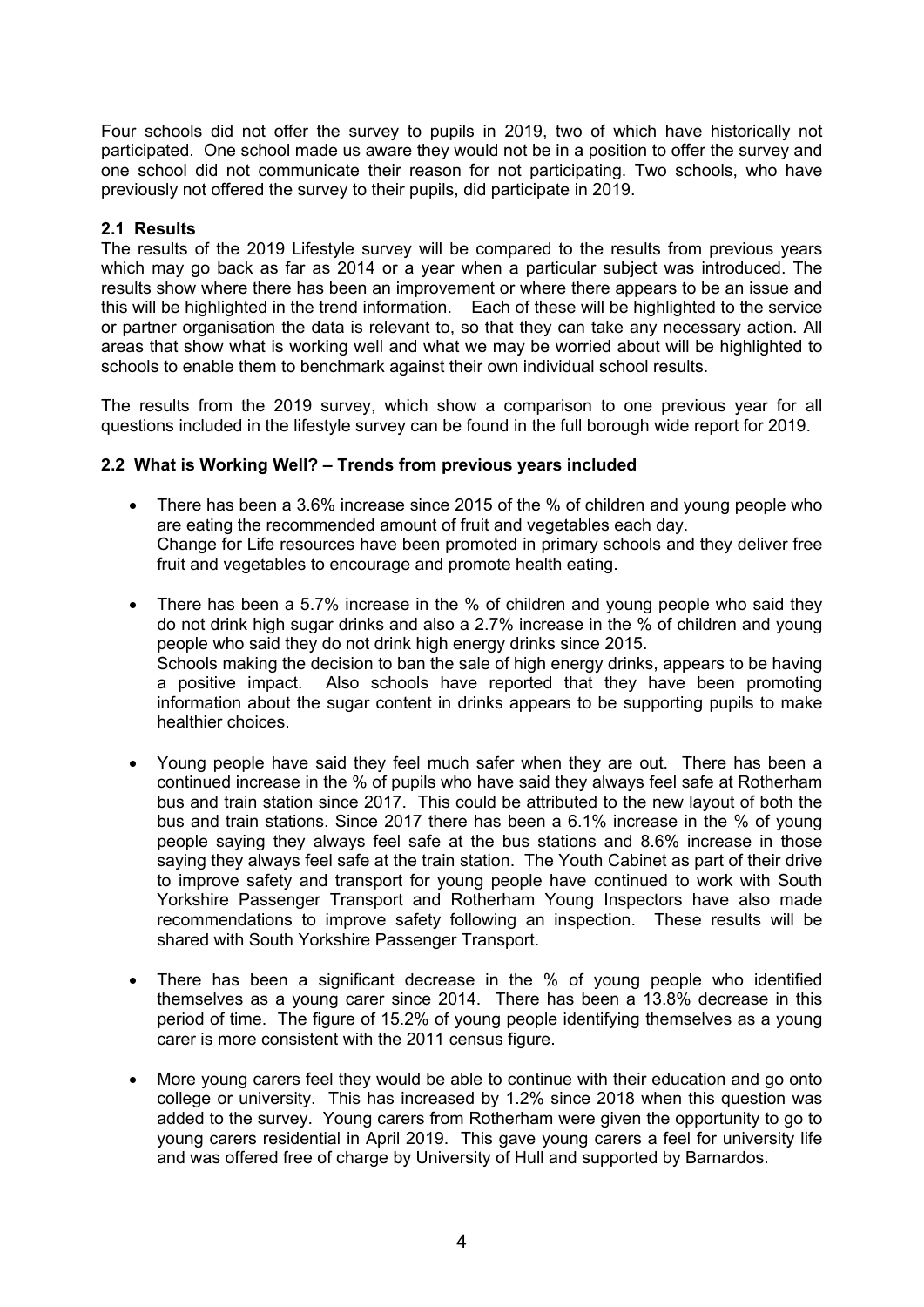- There has been a decrease since 2015 of the % of young people who said they smoke regular cigarettes. In 2019 88.2% of pupils said they have never smoked, compared to 79% in 2015. There is a national ambition in the government's tobacco control plan to reduce the number of 15 year olds who regularly smoke down to 3% or less by 2022.
- There has been an increase in the % of young people who have said they have never tried alcohol. For year 7 pupils this has increased by 14.1% since 2014 and for year 10 pupils this has increased by 11% since 2014. In 2018 NHS England published a report saying that young people are turning their back on alcohol, therefore the lifestyle survey results are consistent with the information included in this report.
- There has been 20.6% increase in the % of year 7 pupils who have received education on the subject of child sexual exploitation since 2015. Barnardos Reachout and Barnardos Real Love Rocks programme offer training and train the trainer sessions at schools around sexual health and relationship subjects, this appears to be having a positive impact for young people in year 7. Although there has been a slight decrease since 2015 of the % of Y10 pupils who said they have received education around this subject.
- There has been a 9% decrease in the % of year 10 pupils who said they have had sexual intercourse since 2014.

## **2.3 What are we worried about? Trends from previous years included**

- Information from the Child & Adolescent Mental Health Service (CAMHS) is consistent with the results in the lifestyle survey. CAMHS has confirmed that they are seeing an increase in referrals to support young people with their mental health. The lifestyle survey results show that there has been a 5.6% increase in the % of pupils who said they have a diagnosed mental health medical condition since 2015. This information is consistent with the results from pupils about their feelings, since 2017 there has been a 3.3% increase from Y7 pupils who rate their mental health as poor and a 5.5% increase from Y10 pupils. There has also been an increase in the % of young people who have said they did not have anyone they could talk to, if they had a problem, which could be an indicator of loneliness; in 2019 the results show that 145 young people gave this response. This information has been highlighted to schools and has been shared with CAMHS service.
- There has been a 2.5% decrease in the % of pupils who said they visit their dentist on a 6 monthly basis since this question was introduced in 2017. This information will be shared with Oral Health Improvement Group. Members of this group are working in partnership to promote access to dental care for children.
- There has been a 6.4% decrease since 2015 of the % of pupils who said they are drinking the recommended amount of water each day. This information has been highlighted to schools.
- Young carers have said that their caring role is having an increased impact on their lives, since 2018, when these questions were introduced. There has been a 3.7% increase in young carers saying they feel they cannot cope and a 1.1% increase in the % of young carers saying they lose sleep worrying about the person they care for. This information has been highlighted to schools and to Barnardos, who are commissioned to provide Young Carer Service.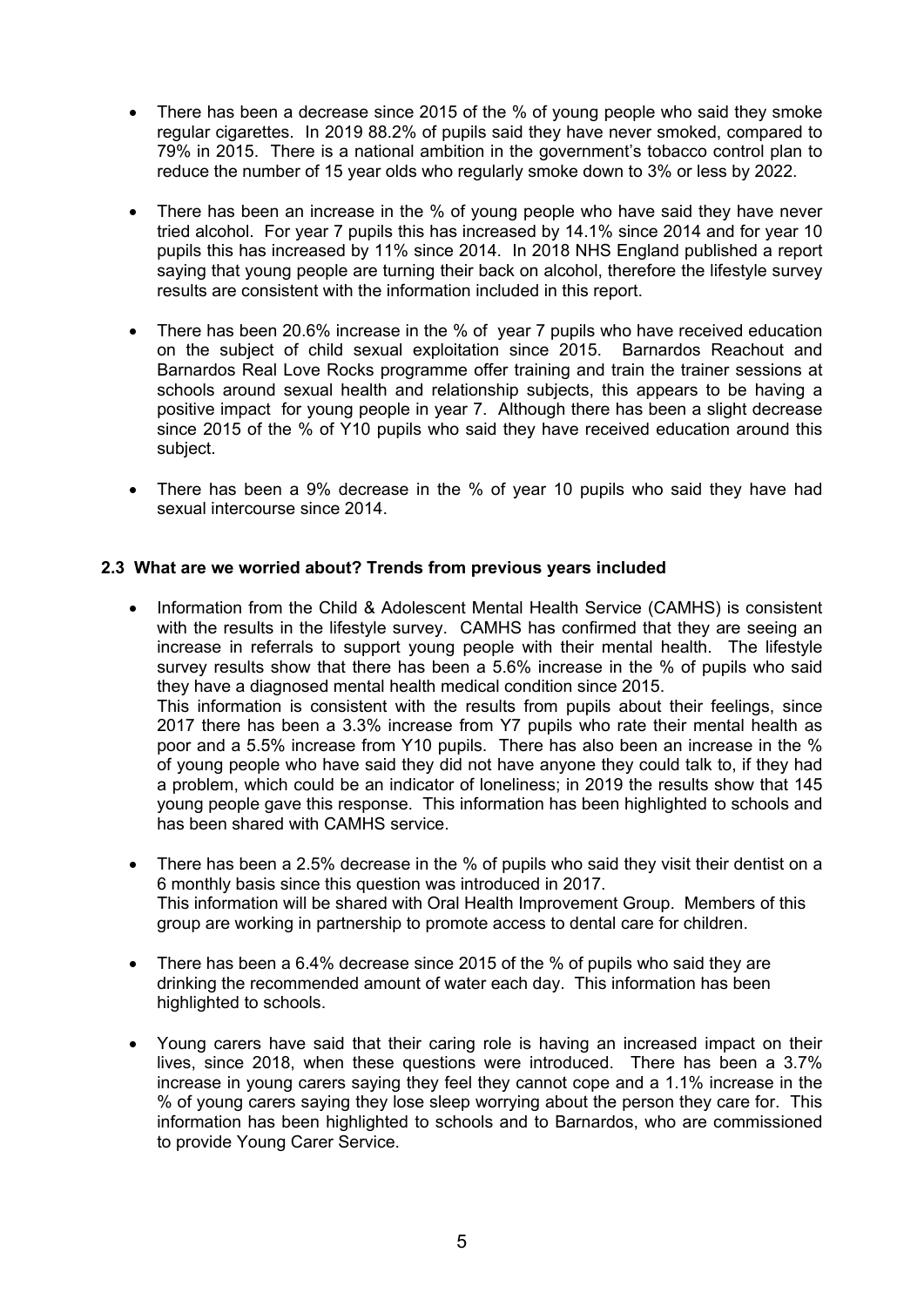- Young people who have said their homes are smoke free has decreased by 9.5% since 2014. This decrease could be attributed to the inclusion of e-cigarettes in this question. National data shows that 7.1% of the overall population are vaping. The most popular age range for those vaping is 35 to 54 year old. This information has been highlighted to schools.
- There has been an increase in the % of pupils who have said they are regularly using an electronic cigarette. In 2014 this was as low as 3%, this has increased to 4.9% in 2019.
- The overall results show there were 209 young people who said they have tried some form of drug in 2019. This is a slight decrease in the % of young people who said they have tried some form of drug since 2015. The concerning factor is that the 3 most popular drugs in 2019 are cannabis, ecstasy and cocaine. Since 2015 there has been a 12.2% increase in the % of pupils who said they have tried cannabis, a 5.7% increase in those trying ecstasy, a 4.7% increase in those trying cocaine and a 4.6% increase in those trying heroin. Also young people have said they are using drugs more often, since 2016 there has been a 9.1% increase in the % of pupils who have said they have tried drugs more than 10 times. This information has been highlighted to schools.
- Although there has been a % decrease from year 10 pupils who said they have had sexual intercourse, there has been an increase in those who said they have had sexual intercourse after drinking alcohol or using drugs. This has increased by 27.5% since 2014. Also pupils who said they have not used any form of contraception has increased by 10.3% since 2014. This information has been highlighted to schools.

## **3. A little bit about me**

Of the pupils that completed the 2019 survey, 2041 (49.8%) were female and 2050 (50.2%) were male. 2324 (56.8%) were in year 7 and 1767 (43.2%) were in year 10.

Pupils are asked to say where in the borough they live, this information has enabled some of the results from 2018 (and this will be replicated in 2019) to be localised and shared with the Neighbourhoods and Safer Rotherham Partnership. Neighbourhoods have used this information to help identify their priorities and priority geographical areas. Safer Rotherham Partnership (in particular around the safeguarding questions), have used this information to identify areas where things appear to be working well and areas where there is cause for concern. Information is shared by ward data and not by each school. School data is confidential to each individual school and has not been shared wider as part of this ward breakdown.

## **3.1 Ethnic Origin 2019**

The two charts below, show the breakdown of ethnicity of Y7 and Y10 pupils.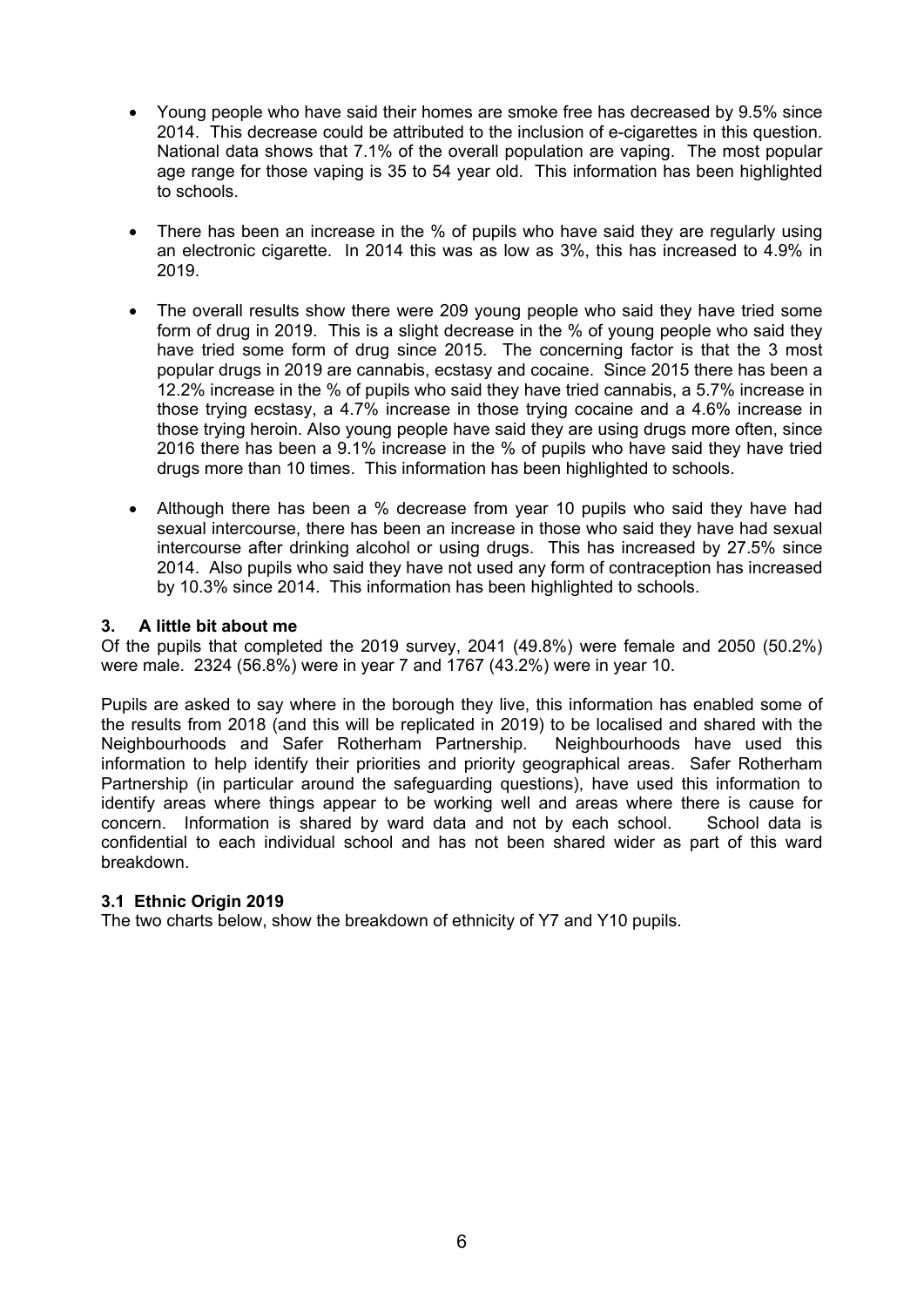



The overall 2019 results show that when asked about their ethnicity, 77.2% (3159) of pupils described themselves as White British (compared to 84% in 2014).

17.6% (720) described themselves as from Black or Minority Ethnic group (BME) (this compared to 13% in 2014). 2.2% (91) pupils preferred not to disclose information about their ethnicity and 2.9% (121) described themselves from 'other' ethnicity group. This is in line with the school census.

## **3.2 Looked After Children**

Pupils were asked to say if they are a looked after child, with an option not to say if they so wished. CYPS data shows that during the period of time that the lifestyle survey was open, there were 95 young people in the age range for Y7 and Y10 who were looked after. 72 pupils in this age range completed the survey and identified themselves as a looked after child. This indicates that 75% of looked after children in this age range completed the 2019 lifestyle survey.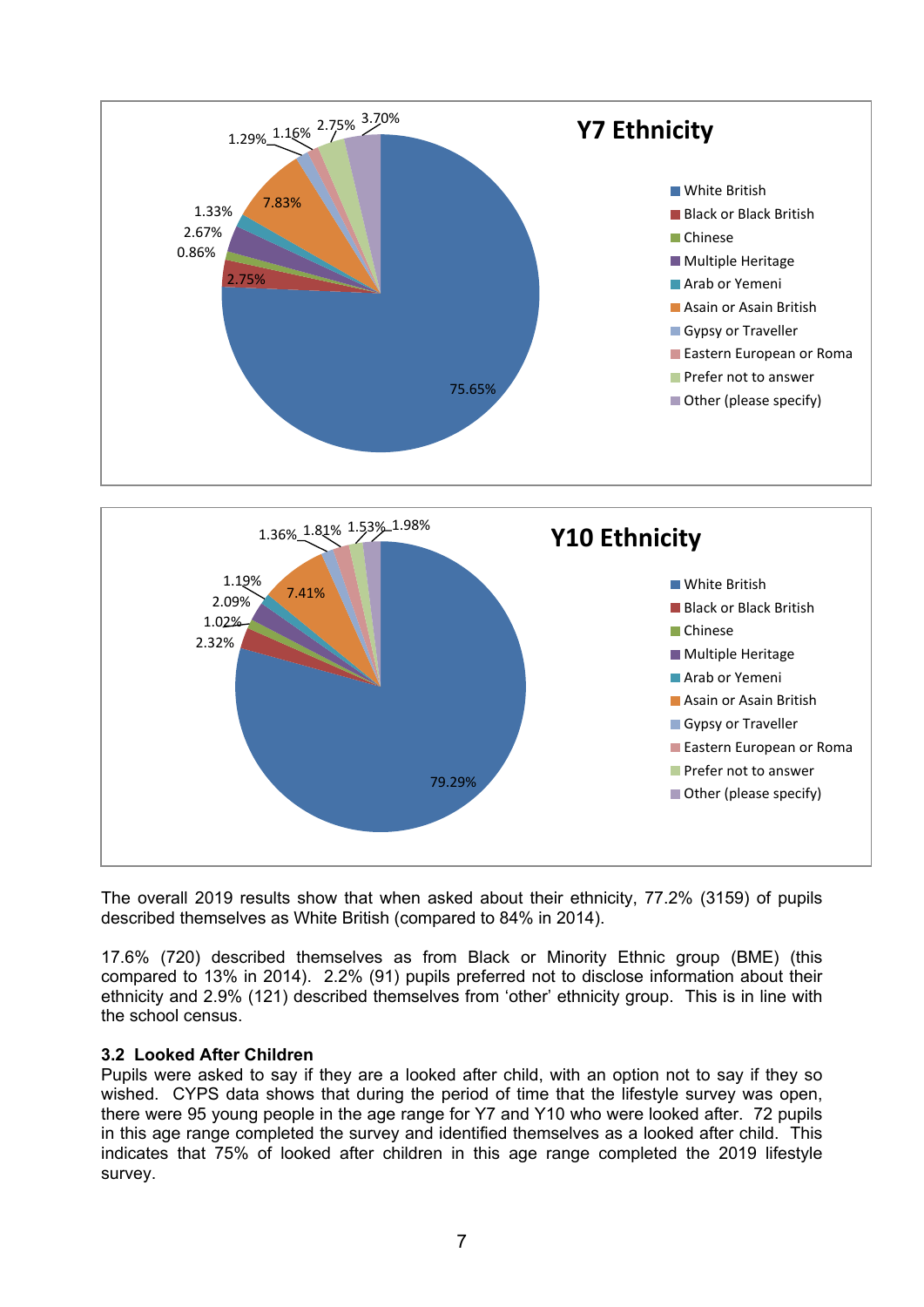Out of these 72 pupils, 32 were in Y7 and 40 in Y10.

- 45.8% (33) pupils indicated they were in a foster care placement
- 43.1% (31) pupils indicated they were in other residential placement
- 11.1% (8) pupils indicated they were in a children's residential placement

The information from the looked after children results will be shared with Looked after Children's teams. This will enable the teams to compare the results about health and wellbeing of looked after children with borough wide results, helping identify best practice and where action needs to be taken.

The questions to capture feedback from children and young people who told us they are looked after, was introduced in 2017, the results show:

- 2017 30 looked after children completed the survey out of a cohort of 55
- 2018 59 looked after children completed the survey out of a cohort of 69
- 2019 72 looked after children completed the survey out of a cohort of 95

The results of the surveys completed by children and young people who identified themselves as looked after, will be shared with the Looked after Children Teams.

## **3.3 Health – Disabilities**

Pupils were asked if they had a diagnosed long term illness, health problem, disability or medical condition. In 2019, 22% (902) of pupils said they had a diagnosed condition. This is a 6% increase from 2015 when overall 16% (496) of pupils said they had a diagnosed medical condition.

In 2019 with a comparison to 2015, the 3 main medical conditions that young people said they had been diagnosed with are:

| <b>Medical Condition</b>    | 2019 (out of 902) | 2015 (out of 496) |
|-----------------------------|-------------------|-------------------|
| Asthma, Breathing & Fatigue | 24.7%             | 23%               |
| Autism                      | 12.1%             | 11%               |
| <b>Mental Health</b>        | 10.6%             | 5%                |

Asthma related conditions and autism have remained relatively similar in past 5 years. Mental health has increased by 5.6%. CAMHS have confirmed this information is consistent with their data, they have seen an increase in referrals to support young people with their mental health. This information is also consistent with the results of the questions relating to feelings. 5.1. The data relating to health and disability questions will be shared with Public Health and the results relating to young people and mental health will be shared with CAMHS.

## **3.4 Oral Health**

The data around oral health will be shared with the Public Health Specialist lead for tobacco control and Oral Health Improvement Group. The questions around oral health were introduced to the survey in 2017.

| <b>Frequency</b>                          | 2019     | 2017    |
|-------------------------------------------|----------|---------|
| Visit Dentist 6 Monthly                   | 76.5%    | 79%     |
| <b>Visit Dentist Yearly</b>               | $15.2\%$ | 13.9%   |
| Visit the Dentist less than once per year | $3.7\%$  | $3.6\%$ |
| Do not visit the Dentist                  | 4.6%     | 3.5%    |

The results show that there has been a slight decrease since 2017 of the % of pupils who said they go to the dentist at least once per year. This has decreased from 92.9% in 2017 to 91.7%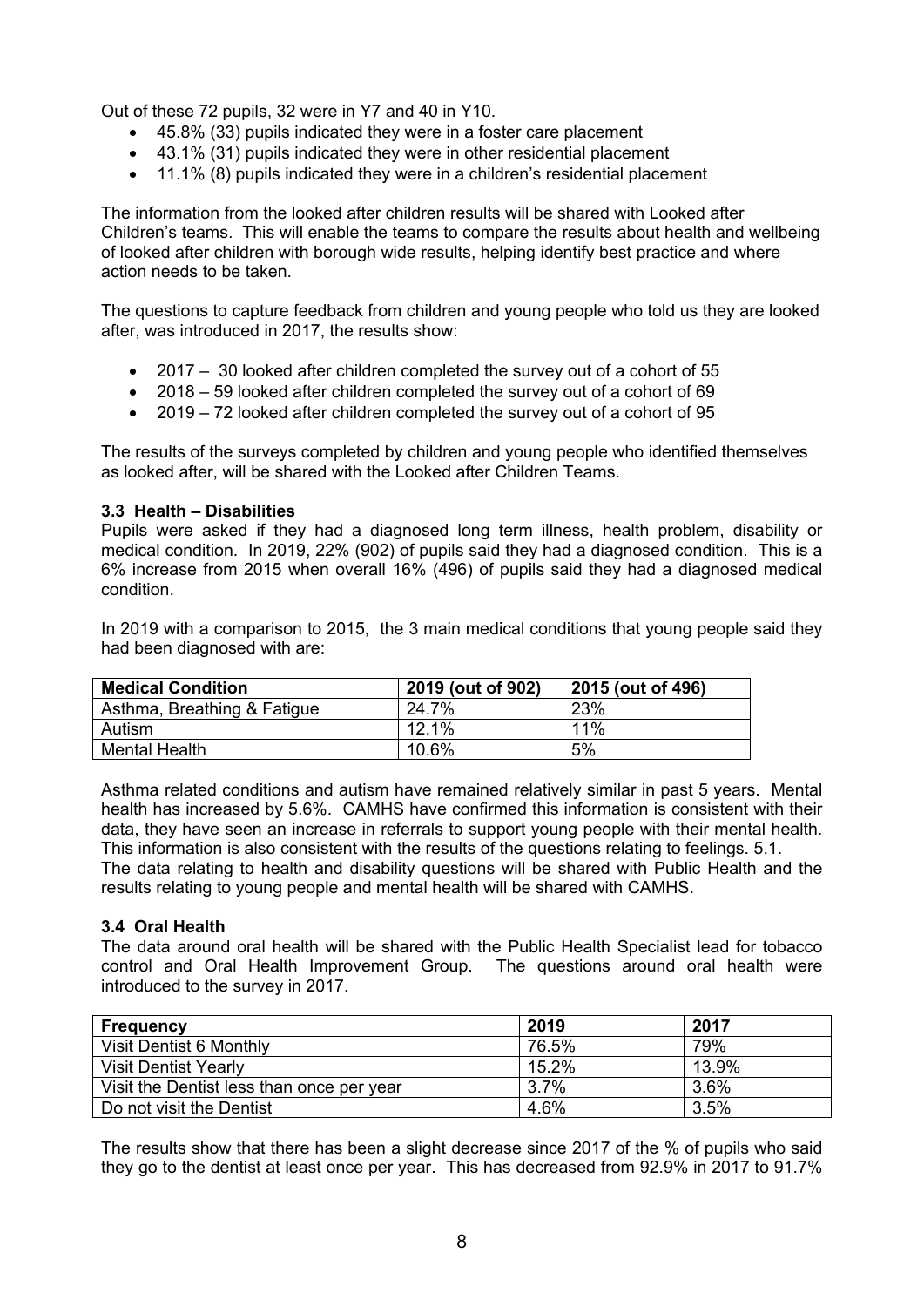in 2019. There has also been an increase of 1.1% of pupils who said they do not visit the dentist at all.

#### **What's working well?**

In 2019 NHS England has increased the number of available appointments at some dental practices in Rotherham.

It has been identified that the potential barriers for families not attending dentists are: Adults cannot afford treatment and may not take children to the dentist (even though NHS treatment is free for children); another common barrier is dental anxiety

#### **What is happening?**

The data from the Rotherham Lifestyle survey will be shared to be discussed at Oral Health Improvement Group and members will work in partnership to promote access to dental care, especially for children

#### **4. Healthy Eating & Exercise**

The data around healthy eating & exercise will be shared with the Public Health Specialist lead for weight management and will be highlighted to all schools.

#### **4.1 Fruit & Vegetables**

It is recommended that young people should aim to have 5 or more portions of fruit and vegetables each day.

There has been an increase since 2015 in the % of young people who said they are eating the 5 recommended pieces of fruit or vegetables each day. There has also been a decrease in the % of young people who said they are not eating any fruit or vegetables.

| <b>Fruit &amp; Vegetable Consumption</b>                          | 2019 | 2015 |
|-------------------------------------------------------------------|------|------|
| Eating the recommended 5 or more pieces of fruit or $\vert$ 16.6% |      | 13%  |
| vegetables                                                        |      |      |
| Not eating any fruit or vegetables at all                         | 6.4% | 8%   |

#### **What's working well?**

'Change for Life' resources have been promoted in Primary Schools and are delivering free fruit and vegetables to encourage and promote healthy eating. This could contribute to Y7 pupils being more likely to eat fruit and vegetables.

In 2019 over 20% of Y7 said they are eating the recommended 5 portions compared to 12%  $of Y10$ 

## **4.2 Water**

It is recommended that young people should aim to have 6 or more glasses of water each day.

There has been a 6.4% decrease in the % of young people who said they are drinking the recommended amount of water each day since 2015, but there has been a very slight improvement of the pupils saying they drink no water at all since 2014. The results show:

| <b>Drinking Water</b>                                       | 2019 | 2015 |
|-------------------------------------------------------------|------|------|
| Drinking recommended 6 or more glasses of water per   17.6% |      | 24%  |
| dav                                                         |      |      |
| Drinking no water at all                                    | 7.6% | 8%   |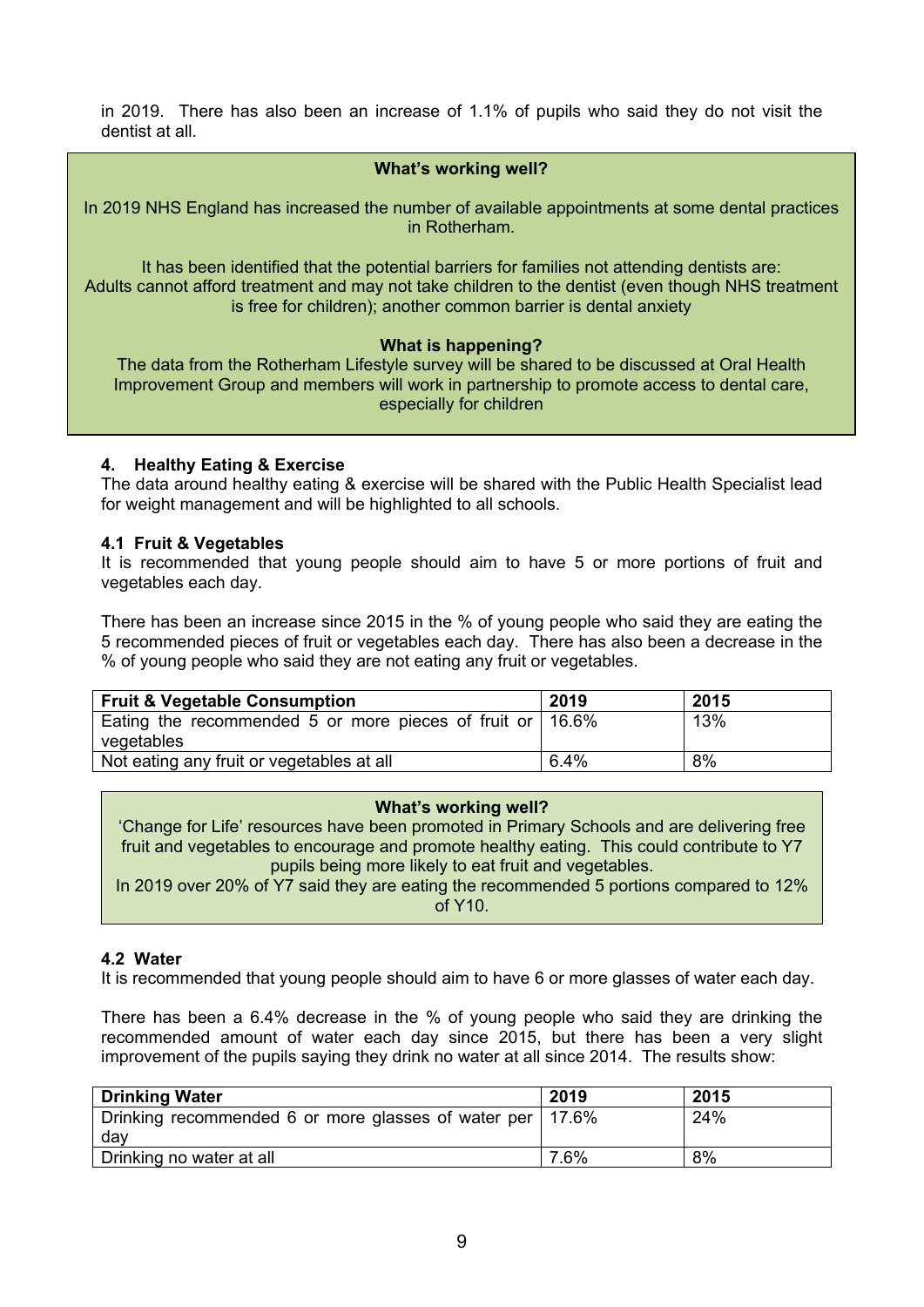The % of pupils drinking the recommended 6 glasses has consistently declined since 2015.

#### **What are we worried about? (2019)**

There has been a decline in the % of pupils who are consuming the recommended water per day and also an increase in the % of pupils who said they do not drink water at all from 2018 to 2019.

#### **What is happening?**

This result will be highlighted to Public Health and all schools.

#### **4.3 High Sugar Drinks**

It is recommended that high sugar drinks should be avoided.

There has been an increase in the % of young people who said they do not drink any high sugar drinks. Although there has also been a % increase in those young people who said they drink 3 or more high sugar drinks each day.

| <b>Drinking High Sugar Drinks</b>             | 2019  | 2015  |
|-----------------------------------------------|-------|-------|
| Drinking no high sugar drinks at all          | 40.9% | 35.2% |
| Drinking 3 or more high sugar drinks each day | 10.3% | 7.6%  |

#### **What's working well?**

The promotion of the content of sugar in drinks that schools have adopted appears to be having a positive impact, with the increase of the % of pupils not drinking any high sugar drinks.

#### **4.4 High Energy Drinks**

Schools have made the decision to ban the sale of high energy drinks and highlight the negative impact excessive consumption can have.

The promotion of the issues around drinking high energy drinks that schools have adopted, appears to be having a positive impact. More young people are not consuming these types of drinks and less young people are consuming these in high quantities.

| <b>Drinking High Energy Drinks</b>               | 2019     | 2015    |
|--------------------------------------------------|----------|---------|
| Drinking no high energy drinks at all            | $65.7\%$ | ່ 63%   |
| Drinking 10 or more high energy drinks each week | 1.3%     | $2.6\%$ |

#### **What's working well?**

The decision made by schools to ban the sale of high energy drinks, could have contributed to the improvement in the % of pupils saying they do not consume these types of drinks.

#### **4.5 Breakfast**

A number of national studies have shown that between 25% to 32% of children of school age go to school without breakfast. The national picture from studies carried out show that girls are more likely to skip breakfast with the main reason given, it will help them lose weight. Boys gave the main reason, they didn't have enough time.

The Rotherham Lifestyle survey results have consistently shown between 2014 and 2019 that around 19% to 21% of pupils in Y7 and Y10 said they skip breakfast.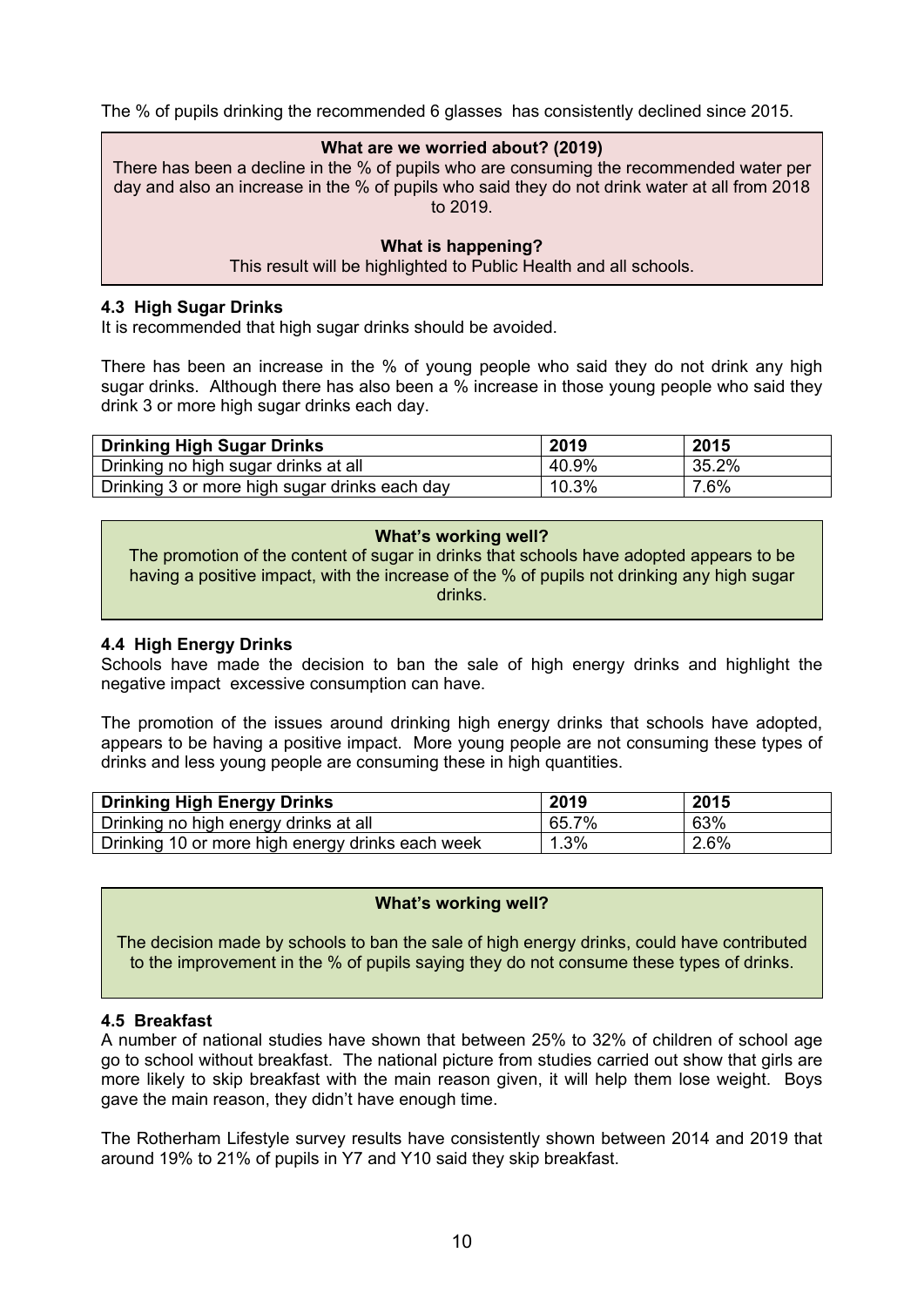

The trend has increased in 2019, back up to 21% after falling to 19% in 2017 and 2018.

## **4.6 Lunch**

Pupils are asked in the survey to say where they have their lunch during school time.



# **What are we worried about?**

A trend has continued with a % increase of pupils saying they do not have any lunch. In 2017 – 5.2% of pupils said they missed lunch In 2018 – 5.3% of pupils said they missed lunch In 2019 6% of pupils said they missed lunch

## **What is happening?**

This data will be highlighted to all schools

## **4.7 Exercise, Health & Weight**.

It is recommended that young people should aim to get at least one hour moderate physical activity most days of the week. The minimum recommended is 30 minutes, 3 times per week.

The lifestyle survey results show:

There has been an improvement in the % of young people who said they regularly take part in sport or exercise

- In 2019, 82.6% (3097) said they regularly take part in sport or exercise
- In 2014 77% said they regularly take part in sport or exercise

This indicates that young people have become more active since 2014, with a % increase of 5.6% saying that they regularly take part in sport or exercise.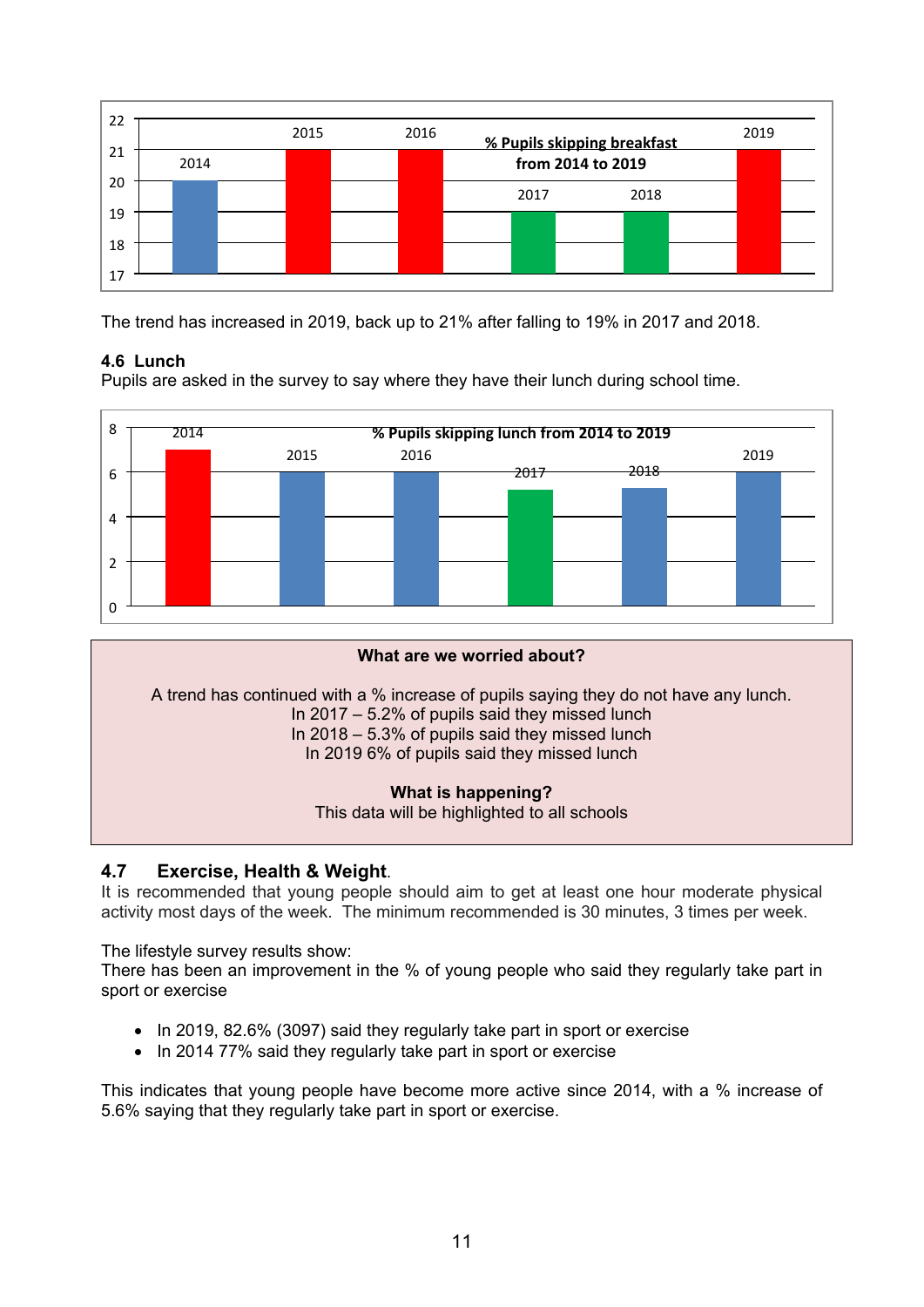## **5. Feelings**

## **5.1 Feelings Physical & Mental Health**

The questions asking young people about their feelings around physical health and mental health were introduced in 2017.

The responses are detailed in the charts below for Y7 and Y10 with a 2017, 2018 and 2019 trend information for comparison on young people's feelings about their physical health and mental health.





The Year 7 results show that there has been a trend of a decrease in % of pupils who expressed they felt excellent about their mental health, this has decreased by 4.7% since 2017. There is also a trend of an increase in % of pupils who expressed they felt poor about their mental health this has increased by 3.3% since 2017.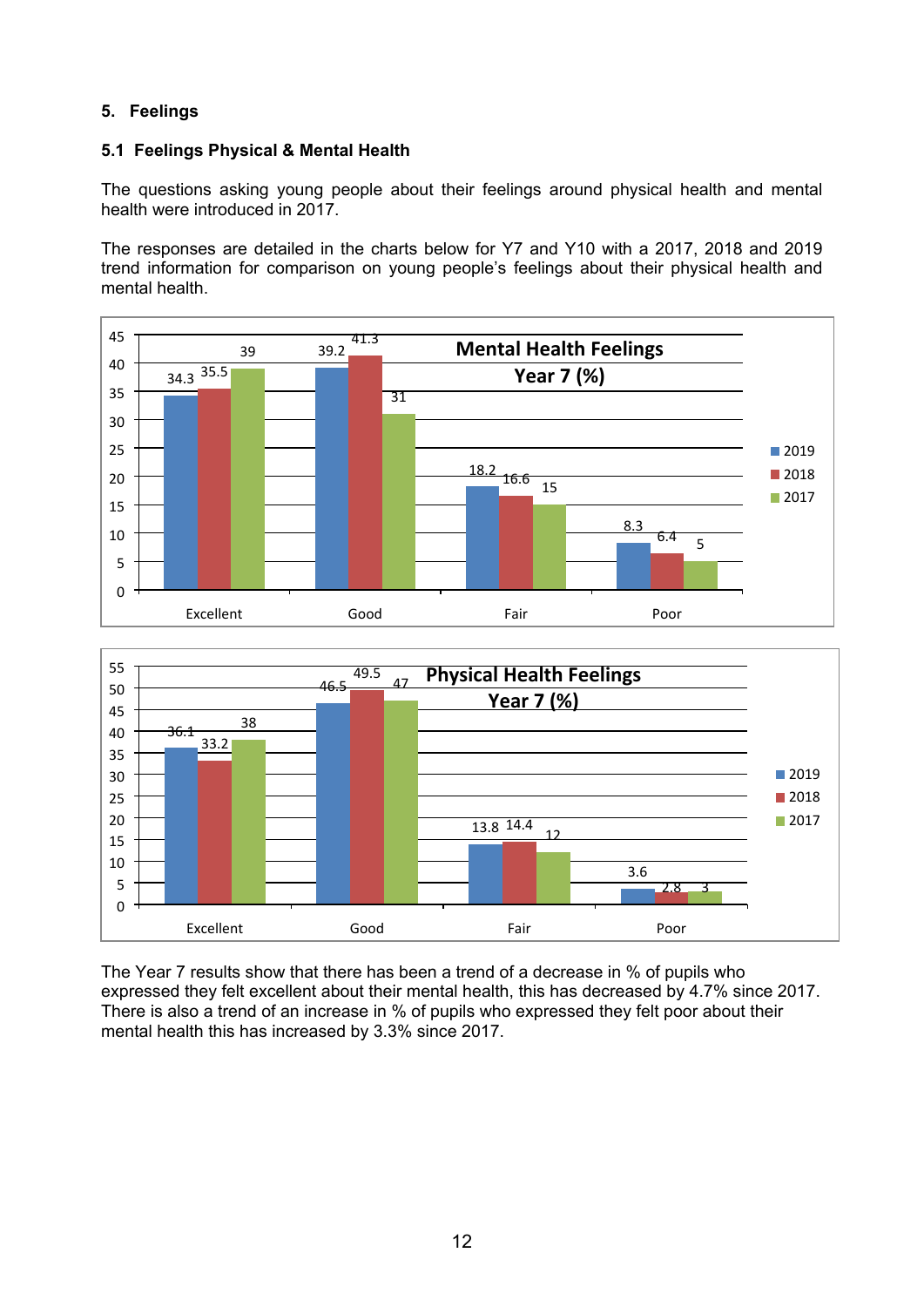



The Year 10 results show that there has been a decrease in 2019 in the % of pupils who felt their mental health was excellent, it has decreased to 22% the same as in 2017. There has been an increase in the % of pupils who felt their mental health was poor, this has increased by 5.5% since 2017.

This information is consistent with the diagnosed medical conditions question 3.3, which has highlighted that more young people have said they have a diagnosed medical condition relating to mental health.

## **What are we worried about?**

The trend information shows that less young people feel good about their mental health and more young people feel their mental health is poor.

This information in conjunction with the data from 3.3 (Disabilities) that told us more young people informed us they have a diagnosed medical condition, relating to mental health, highlighting mental health is a priority for young people.

## **What is happening?**

This information will be highlighted to Health & Wellbeing Board; CAMHS; Public Health Specialist for Mental Health & all schools.

The Health & Wellbeing Board have objectives to reduce the occurrence of common mental health problems among young people

This data is consistent with the experience of CAMHS, who have seen an increase in the volume of referrals for young people to support with their mental health.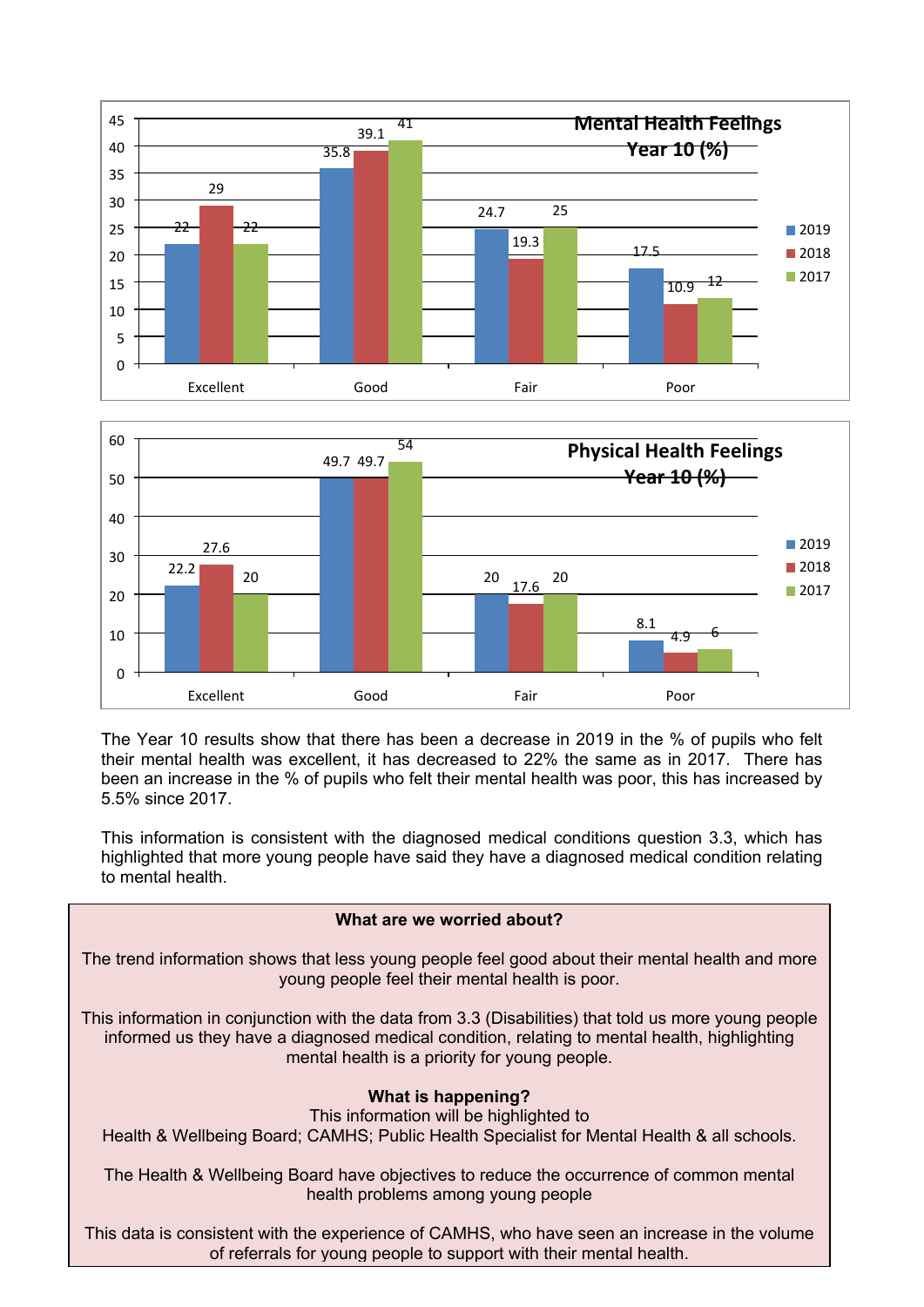## **5.2 Feelings about Weight**

Young people have been asked to share their feelings about their weight and there have been changes to how pupils feel since 2014. It is clear there has been a changed how young people are feeling about their weight and body image. Young people saying they feel they are about the right size has decreased by 18% since 2014.



**Benchmarking** Public Health England

Child & Maternal Health Data

Obesity Data for 10-11 Years Rotherham 22.2% Regional Yorkshire & Humberside 20.4% National 20%

## **What Are We Worried About?**

From National Benchmarking Data

Rotherham has a higher % of children in age group 10-11 years that are defined as obese compared to regional and national data.

The 2019 Lifestyle survey results highlight that there has been an increase overall of pupils who feel they are overweight/very overweight

## **What is happening?**

The newly commissioned child weight management service WHAM – (Weight, Health and Attitude Management) is now part of the 0-19 service (delivered by The Rotherham Foundation Trust (TRFT)) which has been in place since 2019. This provides support for children, young people (age 4-19 years) and families who have been identified with a BMI that suggests a child is overweight (from National Child Measurement Programme (NCMP), or other health professionals). One to one sessions give advice and guidance and a 6 week healthy lifestyle programme. WHAM service is developing a training package to be rolled out to NHS and CYPS staff in October 2019 to support this programme. For the first wave of families who have completed the 6 week programme the early indications

show positive results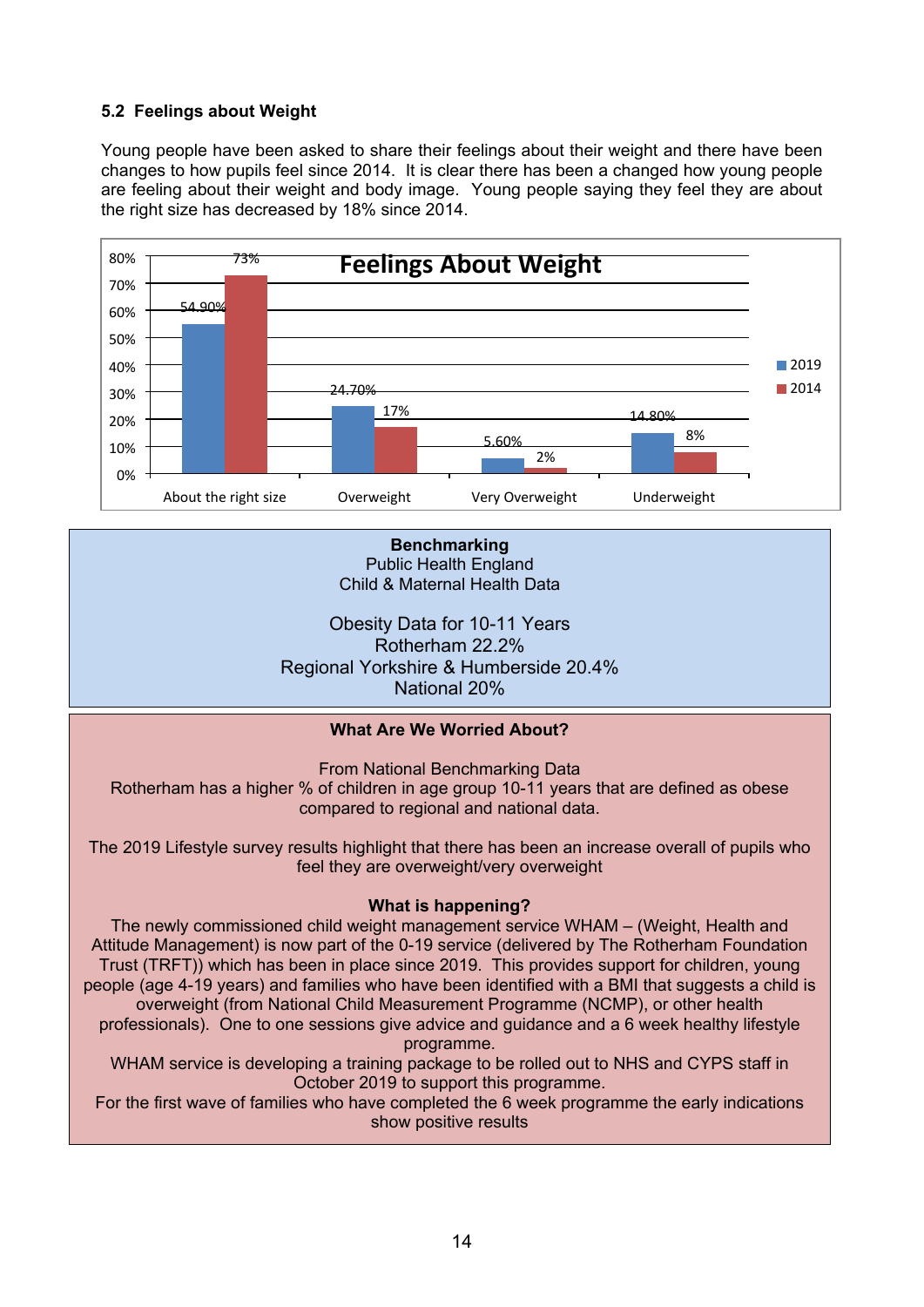## **5.3 How Pupils Feel**

There has been a consistent picture since 2014 about young people mostly feeling good about home life. This has always come out the highest % of what young people feel good about in both Y7 and Y10, each year since 2014. The least rated of what young people feel good about has also remained consistent since 2014, this has always been the way they look, this is consistent with the data around young people and their feelings about their weight and how they feel about their mental health.

## **5.4 Feelings and Talking About Problems**

Young people are asked to say who they would most likely talk to about their problems, it has been consistent since 2014 that the people they are more likely to talk to if they had a problem would be a family member or an adult living at home.

In 2019, 145 (4%) of young people said they did not have anyone they could talk to, this option has increased from 2016, when this option was introduced. This information could be an indicator that a young person is lonely.



This information will be highlighted to schools, for them to review their own individual school results, compared to the borough wide results.

## **6.0 Safeguarding**

Pupils are asked a series of questions about their safety, feeling safe in and around the town centre, their local community, on-line and bullying issues.

## **6.1 Feeling Safe Rotherham Town Centre**

Pupils have been asked about feeling safe in and around the town centre since 2014, although the options were changed in 2016. Prior to 2016, young people were asked - Do you feel safe? (Yes/No). Post 2016, young people are asked – Do you feel safe? (Always/Sometimes/Never).

It is evident since 2014 there have been improvements and young people are feeling safer in Rotherham town centre than they did in 2014, this has improved from 10% up to 19.8%.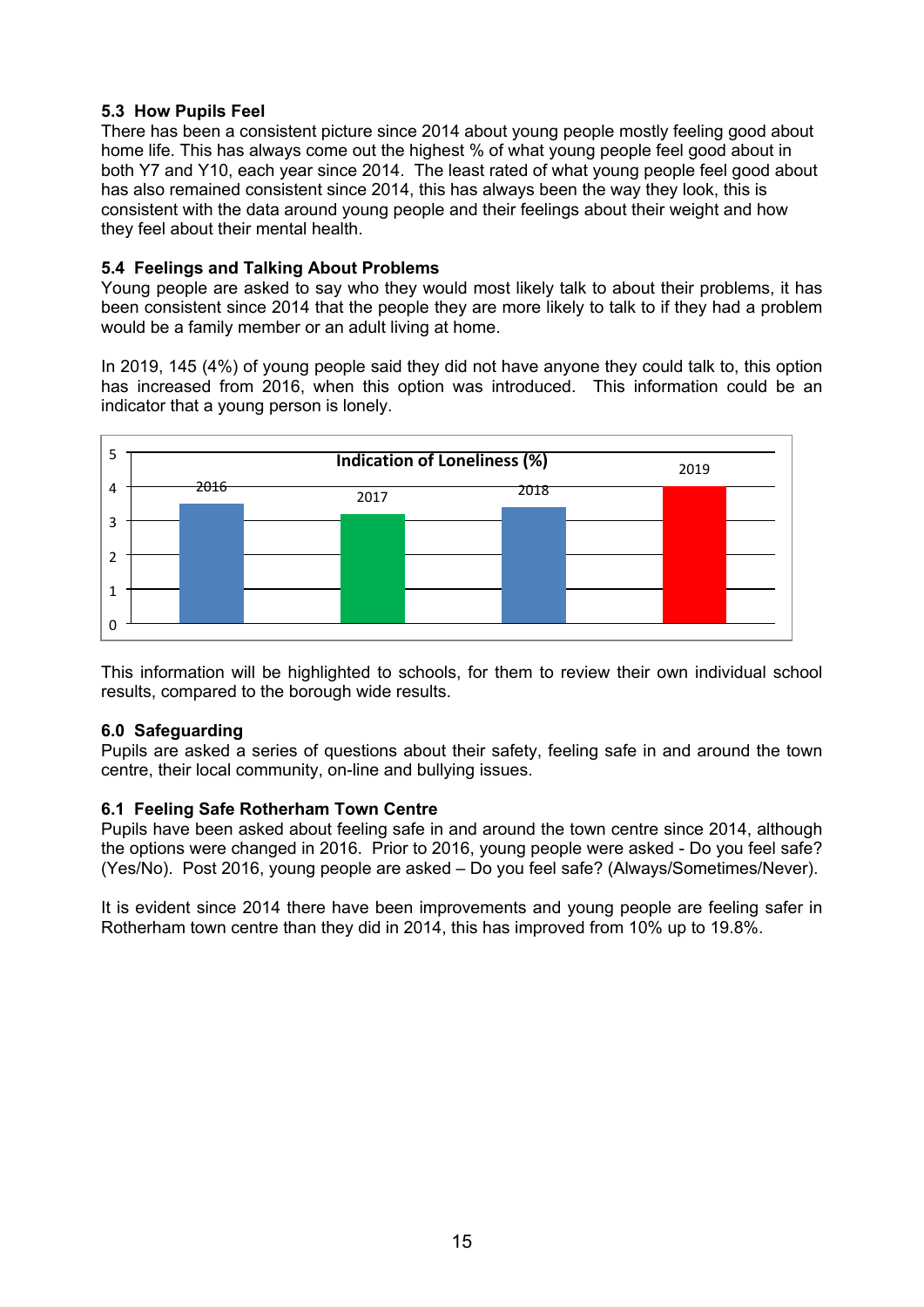

## **6.2 Feeling Safe Rotherham Town Centre Bus Station**

The changes to the question are the same as Rotherham town centre, the options offered were changed in 2016. It is evident since 2014 there have been improvements and young people are feeling safer in Rotherham central bus station than they did in 2014. This has improved by 15.1%. In 2019 it was the highest % of children saying they feel safe since questions around safety were added to the Lifestyle survey in 2011. This could be attributed to the opening of the new layout of Rotherham bus station and the work of the Rotherham Youth Cabinet and Rotherham Young Inspectors.



## **6.3 Feeling Safe Rotherham Train Station**

The changes to the options were also introduced for the train station.

It is evident since 2014 there have been improvements and young people are feeling safer in Rotherham train station than they did in 2014. This has improved by 16.6%. In 2019 it was the highest % of children saying they feel safe since questions around safety were added to the Lifestyle survey in 2011. The improvements in 2018 and 2019 could be attributed to the opening of the new layout of Rotherham train station.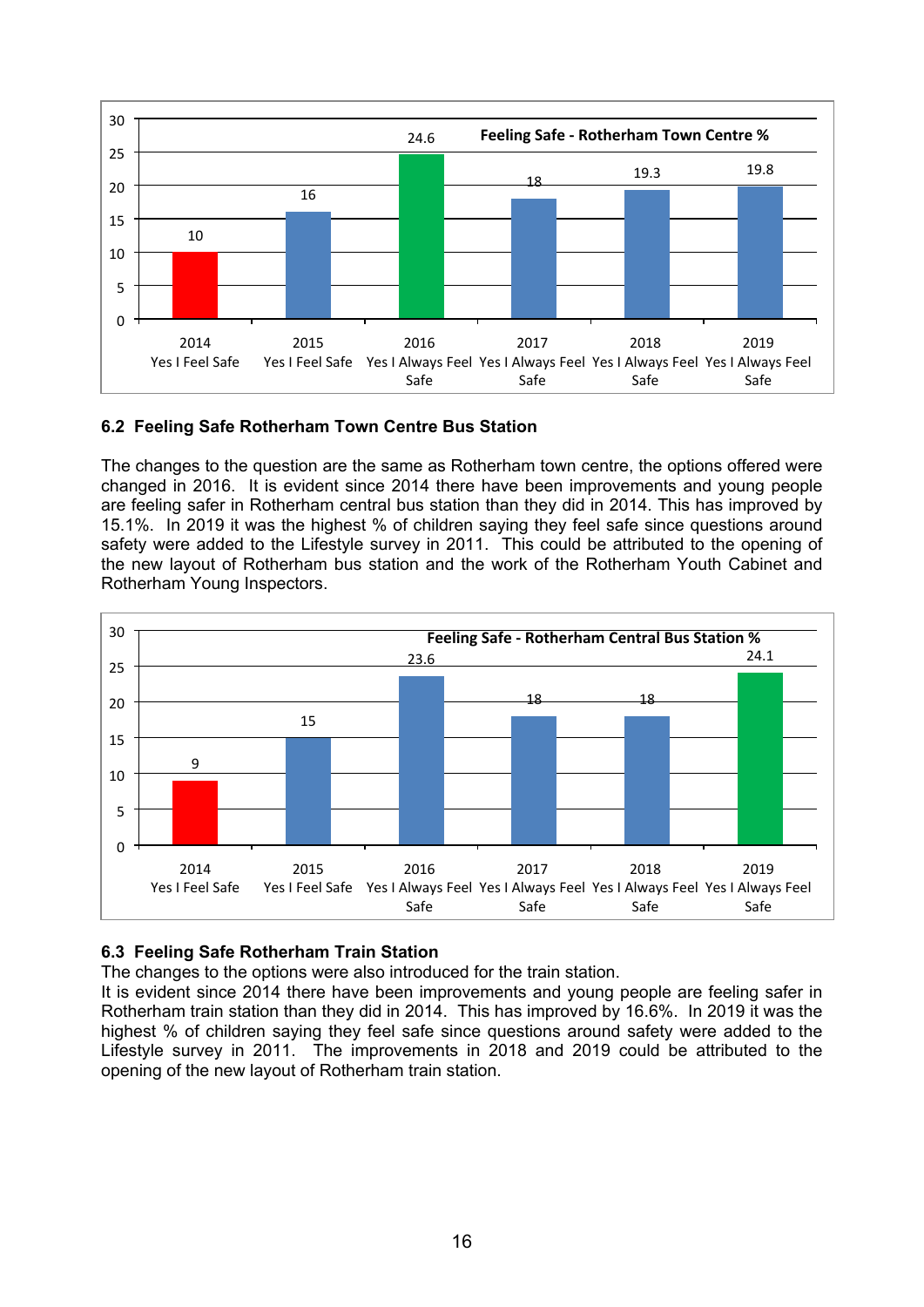

## **6.4 Bullying**

Pupils are asked to say if they have been bullied in the past 6 months.

These results from the Lifestyle Survey will be shared to be included in the plans for the Children's Capital of Culture 2025, Safer Rotherham Partnership, and Rotherham Children's Safeguarding Board and highlighted to schools.



The trend shows that since 2014, the % of pupils saying they have been bullied has decreased by 2.2%, although the rates in 2019 are 3.8% higher than in 2015, when they were as low as 22%.

## **6.4.1 Bullying Reasons**

Pupils were asked to say if they knew the reason why they may have been bullied. The main consistent reasons that young people have said they have been bullied since 2015 are:

| Reason                        | 2019  | 2018         | 2017             | 2016  | 2015 |
|-------------------------------|-------|--------------|------------------|-------|------|
| No specific reason            | 26.6% | $\pm 25.6\%$ | $^{\circ}$ 26%   | 30.2% | 151% |
| Your weight                   | 13.2% | $14.6\%$     | $15.3\%$   11.9% |       | 16%  |
| The way you look and/or dress | 13.1% | $14.6\%$     | 12%              | 17.2% | 16%  |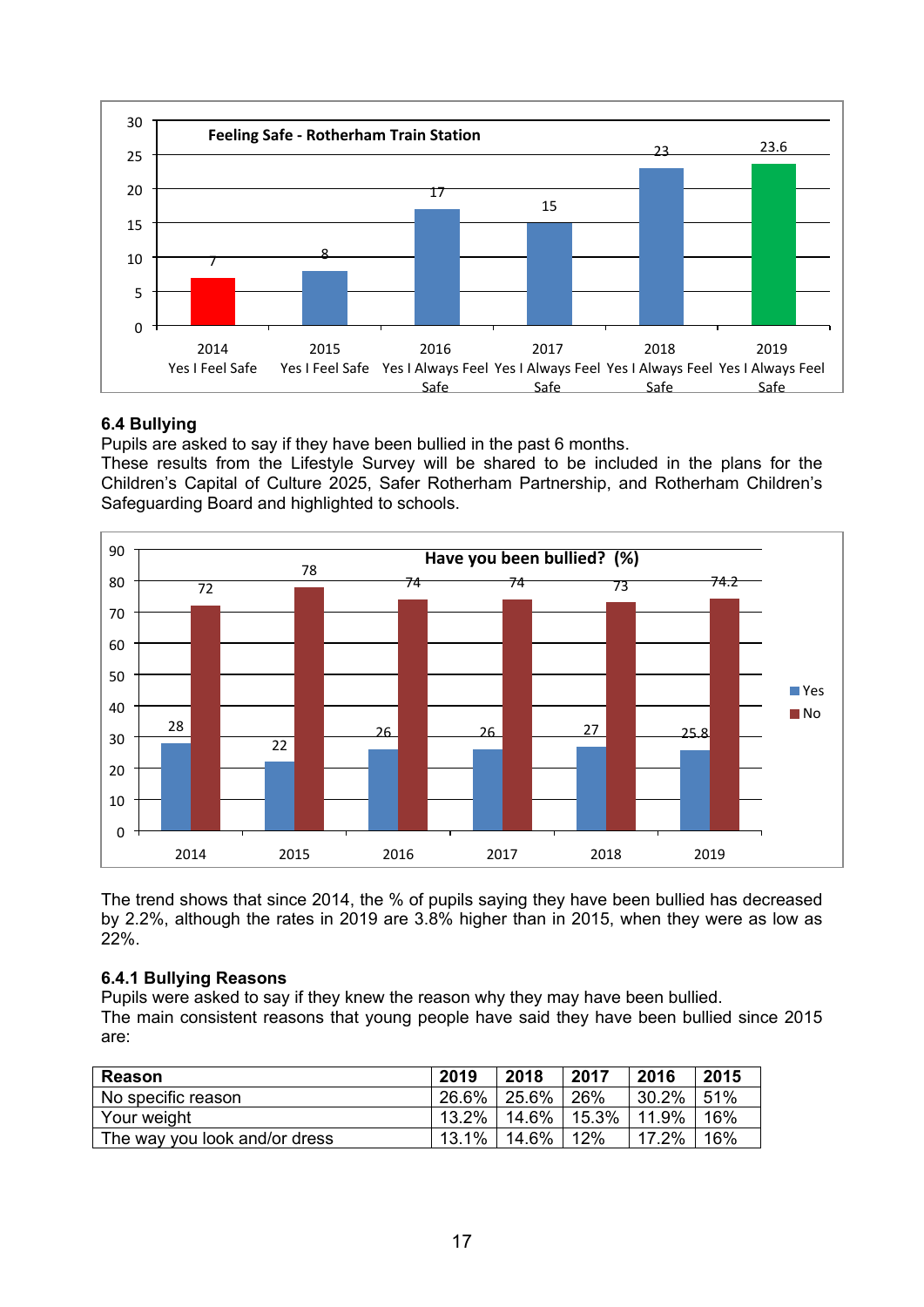These have been the 3 highest % that young people have said they have been bullied since 2015. The options were changed for the survey in 2015, following consultation with young people who requested a change to the options. The main change was to add the option; no specific reason that the young person could think of.

## **6.4.2 Forms of Bullying**

Pupils are asked to say what form of bullying they have been subject to. This question was introduced to the survey in 2016, since 2016 the results show that pupils said they have been bullied by:



The trend information show that the forms of bullying that have increased since 2016 are, physical bullying and being ignored and the biggest decrease is pupils being verbally bullied.

## **6.4.3 Reporting Bullying**

Pupils are asked to say who they reported the bullying to, if they did report it. The results since 2014 show that consistently pupils are most likely to report the bullying to parents/carers or a staff member at school. The results show that since 2014 there has been a 2.4% decrease in the % of pupils who said they did not report the bullying, although there has also been an 2.5% increase in the % of pupils who said they did not know who to report the bullying to.

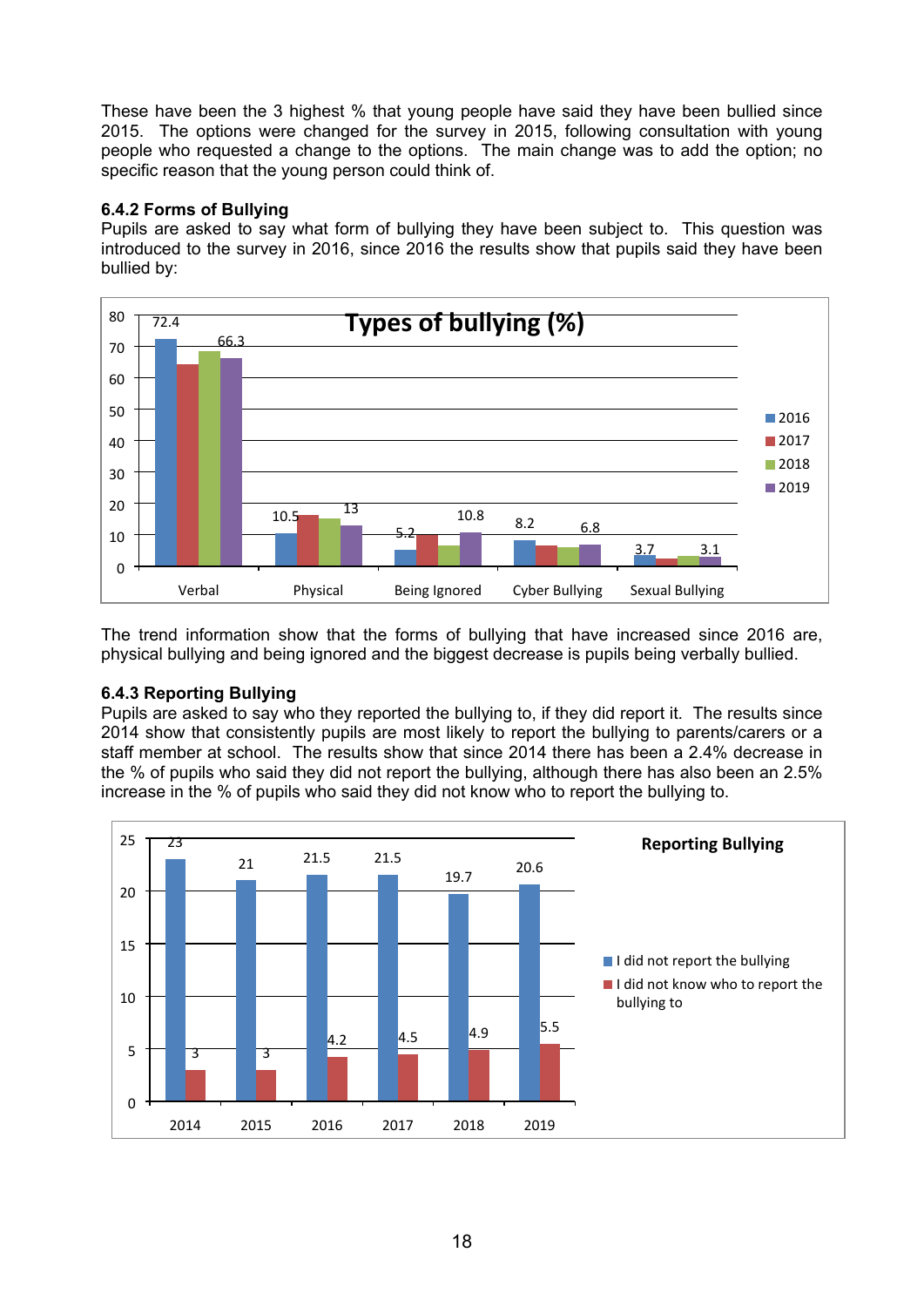#### **6.4.4 Bullying Benchmarking**



## **7. Young Carers**

Pupils are asked to share information about themselves and if they are a young carer. The young carer questions were developed with the support of Barnardos young carers council. The trend shows that since 2014 there has been a significant decrease in the % of young people who identify themselves as young carers, this has decreased from 29% in 2014 to 15.2% in 2019.



These results from the Lifestyle Survey will be shared to be included in the plans for the Children's Capital of Culture 2025, Barnardos Young Carers Service and CYPS Commissioning.

The overall figure from the 2011 Census for Rotherham identifies that 12% of young people in Rotherham are young carers. The lifestyle figure for 2019 is 3.2% higher than this figure, but this could be attributed to a number of factors. The survey is open to year 7 and year 10 pupils not all children of school age in Rotherham. The survey was not completed by all schools, 75% of secondary schools participated in the lifestyle survey in 2019. Pupils may have also identified themselves as a young carer if they are taking a young sibling to school or babysitting. A further reasons why there was a significant drop after 2014, there was a definition added to the question and an explanation in more detail of what a young carer is, provided by Barnardos Young Carers Service.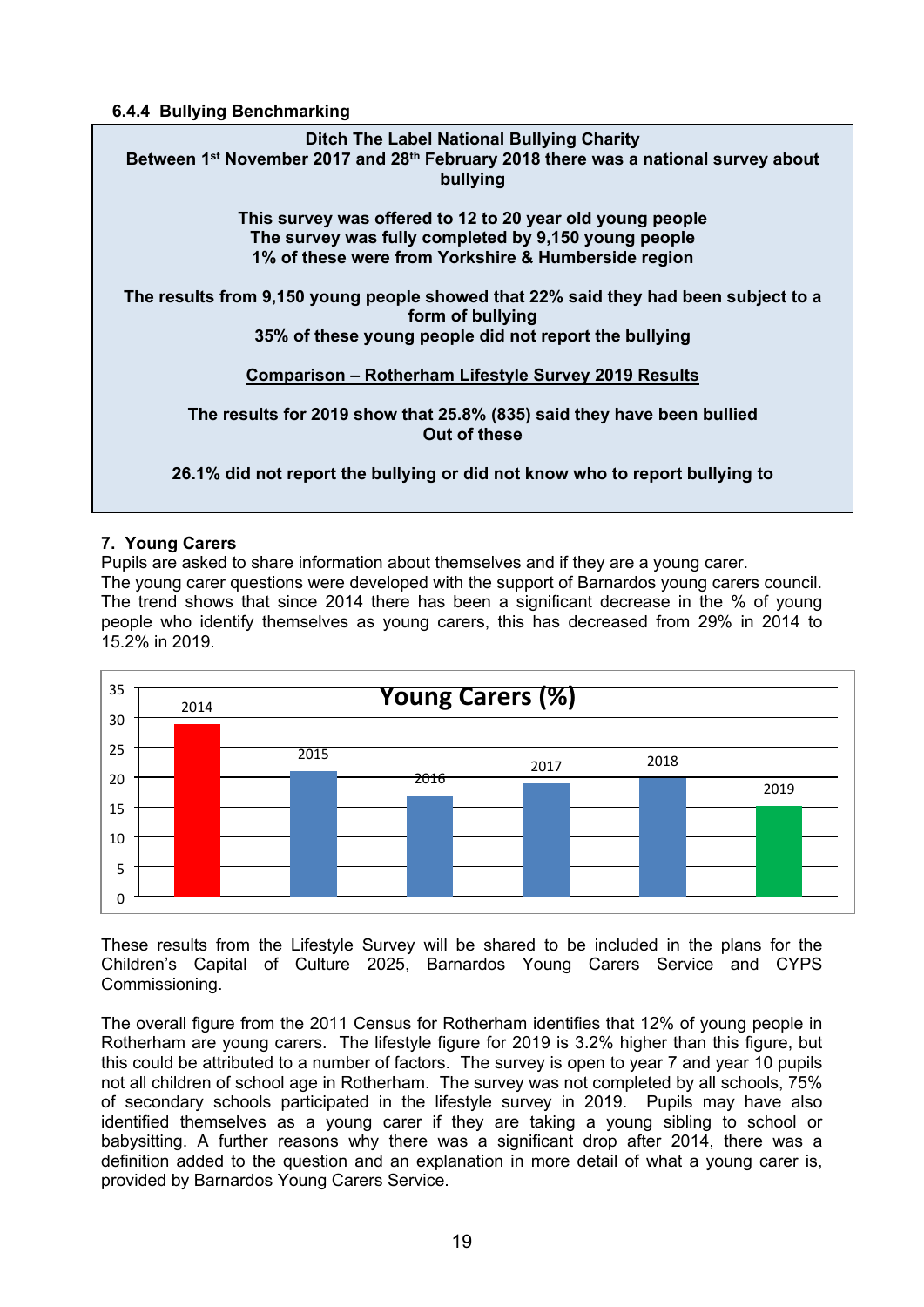## **7.1 Caring Tasks**

Pupils were asked about what tasks they help out with, they could choose more than one, if they are needed to do multiple tasks to help support and care.

Young carers have consistently told us since 2014 that the main tasks they carry out when they are caring are:

- Helping around the house
- Keeping someone company and not wanting to leave them on their own
- Helping look after and care for a brother or sister

## **7.2 Young Carers – Number of Hours Caring**

Young carers are asked to say on average how many hours they provide care each day.

There has not been much change in the % of young people saying they are caring for 8 or more hours per day.

- 2014 11% of young people said they were caring 8 hours or more
- 2019 11.7% of young people said they were caring 8 hours or more

## **7.3 Impact of Caring**

The Barnados Young Carers Council, requested in 2018 to add some further questions to the survey, around the impact of their caring role.

The significant changes since 2018 show that

- The % of young carers feeling they cannot cope, has increased to 12.3% in 2019 from 8.6% in 2018
- The % of young carers saying that caring makes them feel they are doing something good has decreased to 43.2% in 2019 from 44.3% in 2018.
- The % of young carers saying they lose sleep worrying about the person they care for has increased to 6.5% in 2019 from 5.7% in 2018.
- The % of young carers saying they feel stressed has decreased to 23.6% in 2019 from 25.4% in 2018
- The % of young carers saying they do not get to see their friends as often as they would like has decreased to 7% in 2019 from 13.1% in 2018
- The % of young carers saying they feel that they will be able to go to college or university has increased to 81.2% in 2019 from 80% in 2018.

**What is working well? Barnardos supported Young Carers from Rotherham to have the opportunity to go on a Young Carers Residential in April 2019**

**This gave young carers the opportunity to have an introduction to university life and all it can offer**

**This residential was offered free of charge to young carers by the University of Hull**

**This was an opportunity for young carers to have a break from caring and experience university life**

## **7.4 Supporting for Young Carers**

Young carers are asked to say if they were struggling with the pressure of being a young carer who would they choose to speak to. It has been consistent since 2014 that the majority of young carers would speak with a parent/carer, a family member or a friend. These have been the highest % choices consistently between 2014 and 2019. The results from 2019 are: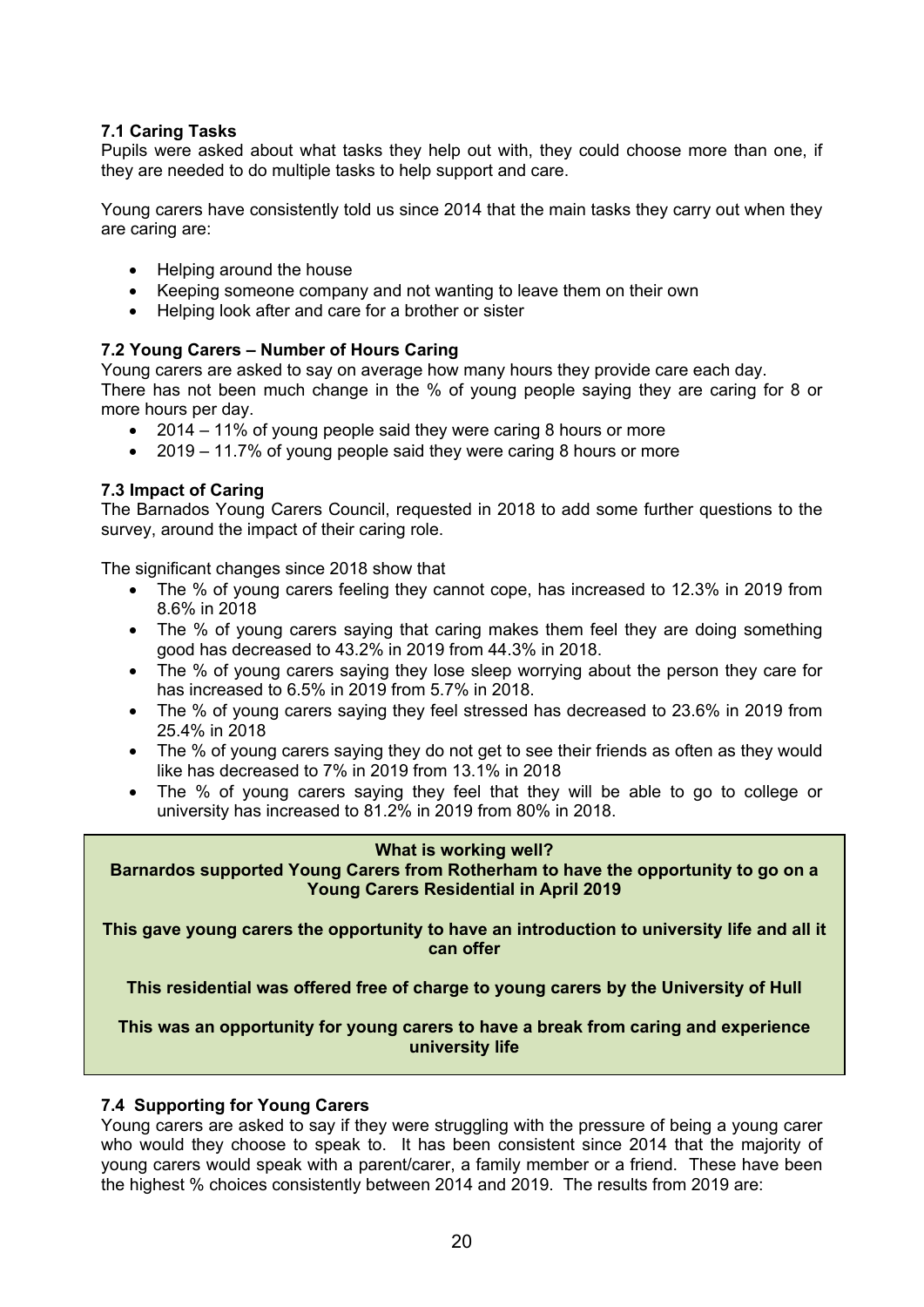

It has been a consistent % since 2014 around the young carers who would choose to speak with the Barnardos Young Carers Service. Each year 1.4% have said they would speak with this service.

## **7.4.1 Barnardos**

Pupils who had identified themselves as a young carer are asked if they have heard of the support available from Barnardos young carers services, the trend from 2014 shows:



Since 2014 there has been a 16.2% increase in the % of pupils identifying themselves as young carers that have heard of the Barnardos Young Carers Service. In 2014 26% of young carers had heard of this service and in 2019, 42.2% said they were aware of this service.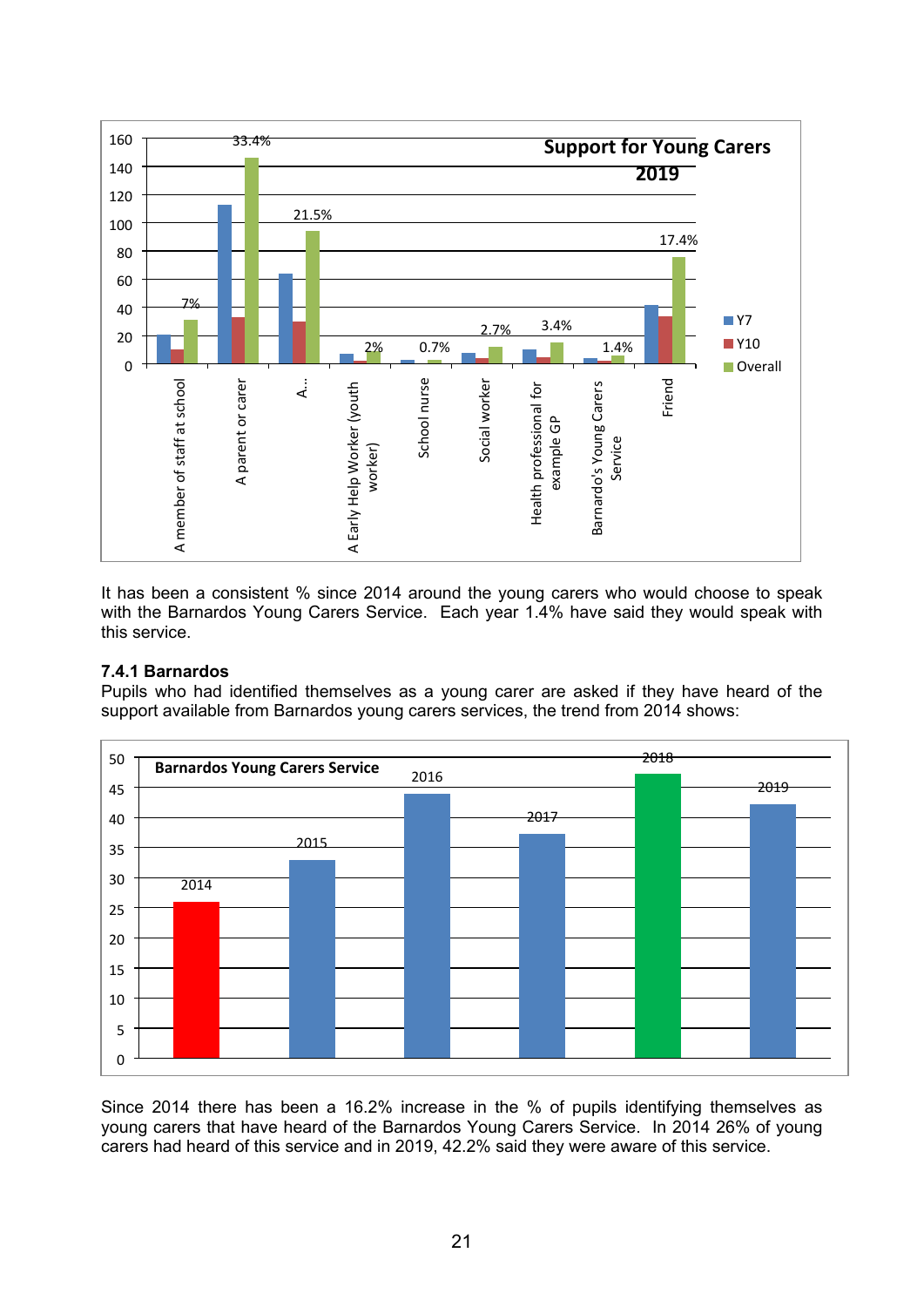The results around the young carers questions will be highlighted to schools, shared with Barnardos Young Carers service and RMBC Commissioning Team.

## **8. Smoking, Alcohol and Drugs**

Pupils are asked to respond honestly to a series of questions asked about smoking, drinking alcohol and drug use. Information is shared throughout the survey where young people can go for advice and support. This is particularly highlighted in the smoking, alcohol and drugs questions. Schools are provided with an information pack prior to the commencement of the survey which also details where support and advice can be obtained for young people on these subjects.

## **8.1 Smoking**

Pupils can opt out in answering questions around smoking if they think it is not relevant to them. These results from the Lifestyle Survey will be shared with Health & Wellbeing Board, lead officer for smoking in Public Health, Commissioning and Licensing Enforcement.

## **8.2 The views of young people and smoking**

Pupils are asked to say if they feel it is OK for young people of their age to smoke cigarettes, the trend data show:



Year 7 pupils are more likely to say it is OK to smoke in 2019 since 2014. In 2014, 97% of pupils in Y7 thought it was not OK to smoke, this has decreased by 3.2% to 2019. Year 10 pupils are more likely to say no, it is not OK to smoke in 2019 since 2014. In 2014, 75% of pupils in Y10 thought it was not OK to smoke, this has increased by 3.9% to 2019.

## **8**.**3 Smoking and Home Environment**

Pupils are asked to say whether they live in a smoke-free home.

This would mean that no person who lives in the home smokes any type of cigarette, including an E-Cigarette. The trend data show: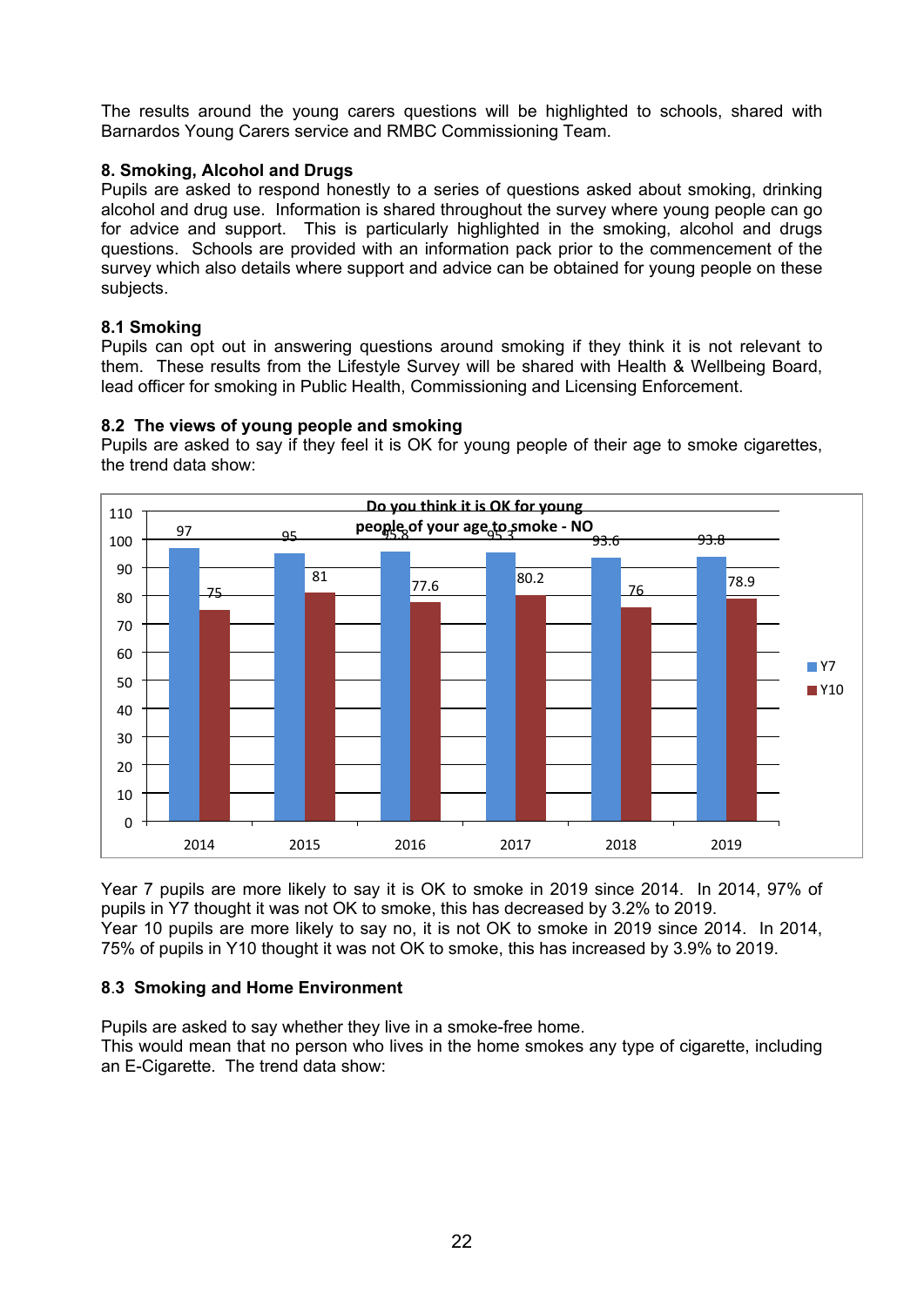

The data shows that since 2014:

- 9.5% decrease of those saying their home is smoke free
- Since 2015 electronic cigarettes were included in this question, this is likely to have contributed to this decline.



## **8.4 Smoking Regular Cigarettes**

Pupils are asked to share their information around smoking habits.

The trend data from 2014 show the % of pupils who are saying they do not smoke.



The data shows that since 2014, there has been a 6.7% improvement in the % of pupils who have said they have never smoked. In 2015 the % of pupils saying they have never smoked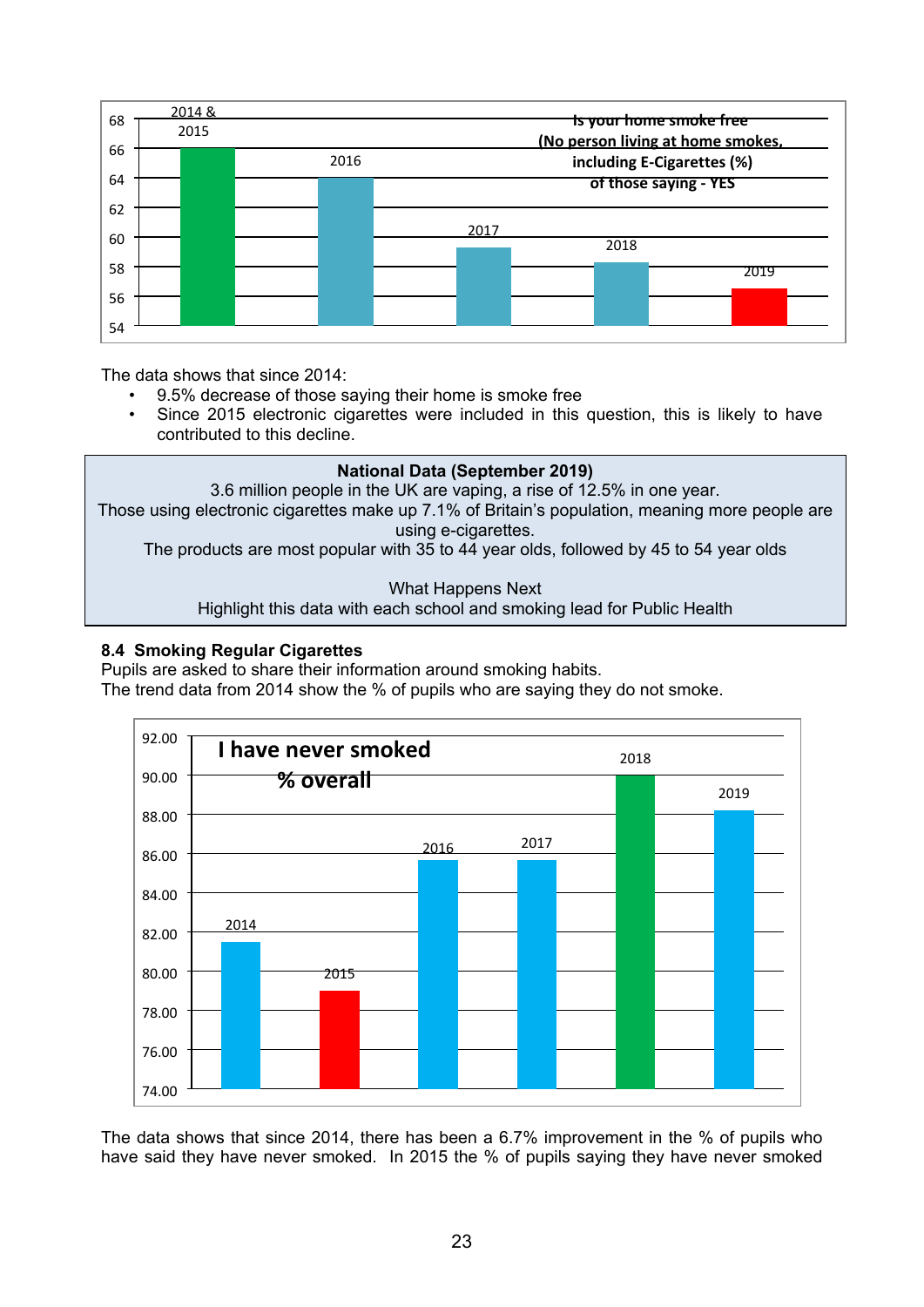was the lowest over past 6 years at 79% and in 2018 this peaked at 90% of pupils saying they have never smoked.



## **8.5 Electronic Cigarettes**

Pupils are asked to share information, whether they are using or have tried electronic cigarettes. The trend data around those who have never tried an electronic cigarette and those who are using them regularly since 2014 is:



There has been a 1.3% decrease in the % of young people who have said they have never used an electronic cigarette since 2014. There has been a 1.9% increase in the % of young people who have said they are using them regularly since 2014.

These results from the Lifestyle Survey will be shared with Health & Wellbeing Board and lead officer for smoking in Public Health.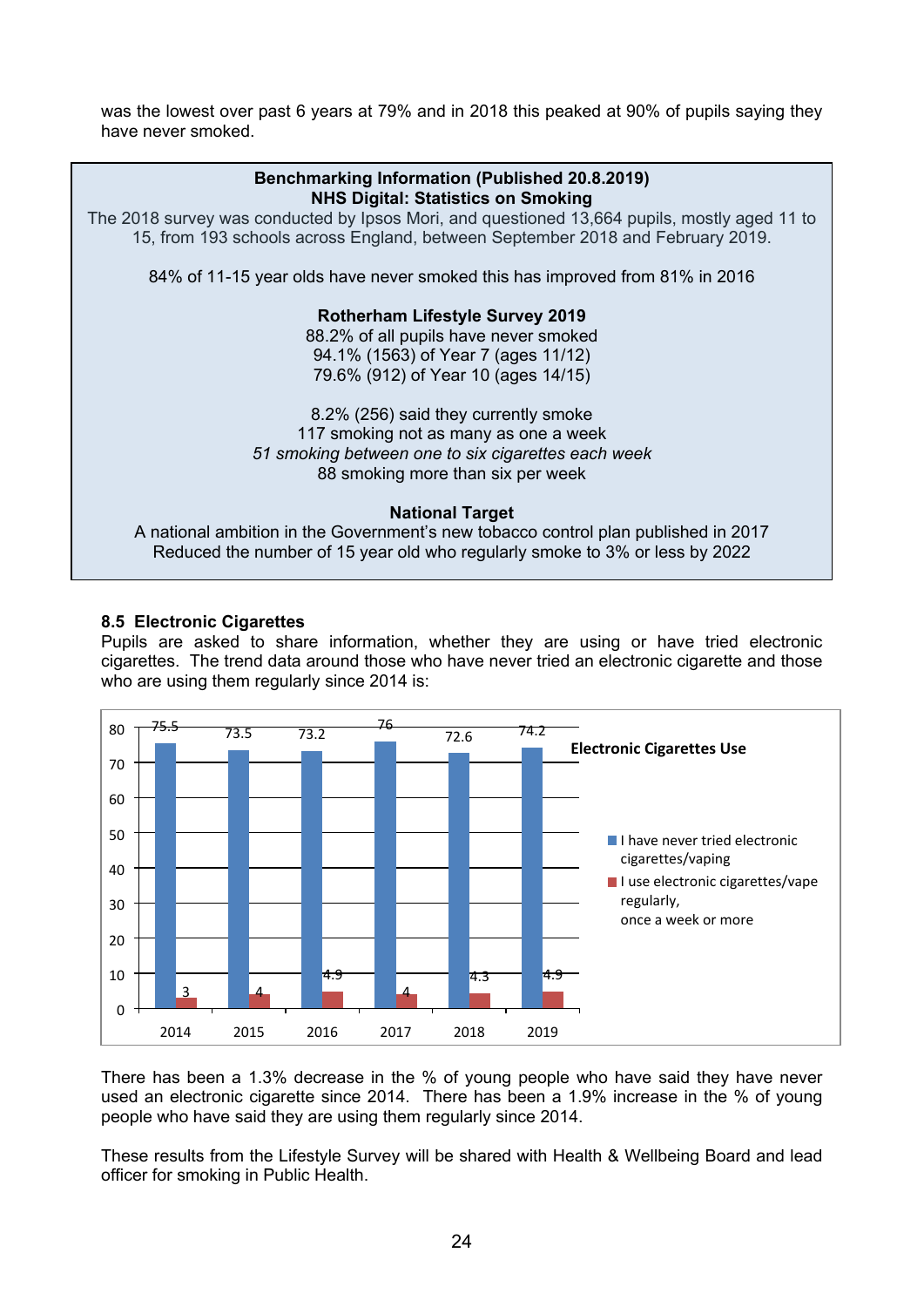## **Benchmarking Information**

Action on Smoking & Health Information from Ash.org.uk

Their key findings show that 76.9% of 11-18 year olds have never tried an electronic cigarette. The Rotherham Lifestyle survey figures are lower than this for Y7 and Y10 pupils at 74.2%.

Their conclusion around e-cigarettes is:

The data from the 2019 ASH YouGov Smokefree youth GB survey suggest that while some young people, particularly those who have tried smoking, experiment with e-cigarettes, regular use remains low, the data from Rotherham Lifestyle survey shows that from those who said they smoke e-cigarettes, 4.9% (150) said they use them regularly

Source of Information

<http://ash.org.uk/wp-content/uploads/2019/06/ASH-Factsheet-Youth-E-cigarette-Use-2019.pdf>

NHS Digital: Statistics on Electronic Cigarettes (Published 20.8.2019)

The 2018 survey was conducted by Ipsos Mori, and questioned 13,664 pupils, mostly aged 11 to 15, from 193 schools across England, between September 2018 and February 2019. 75% said they have never tried an electronic cigarette; this is consistent with Rotherham Lifestyle Survey data.

## **8.6 Alcohol**

The results from the Lifestyle Survey will be shared with Health & Wellbeing Board, lead officer for alcohol/drug support in Public Health, Commissioning and Licensing Enforcement.

## **8.7 The views of young people and drinking alcohol**

Pupils are asked to say if they feel it is OK for young people of their age to get drunk, the trend data from 2014 show:



Since 2014 there are fewer Y7 pupils who feel it is wrong for young people of their age to get drunk, this has reduced by 1.8%, although there are 3.4% more young people in Y10 who feel it is wrong for young people their age to get drunk.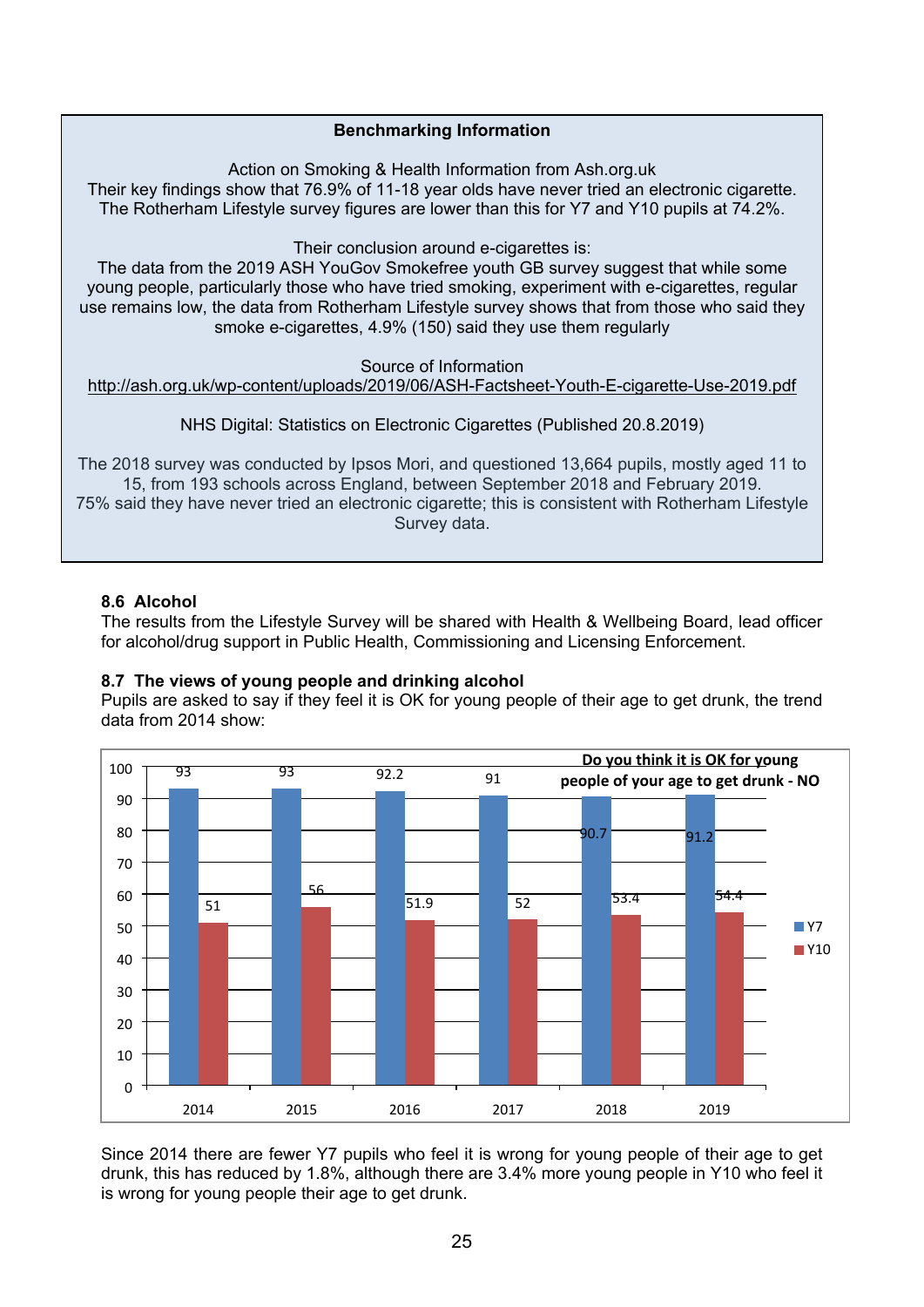## **8.8 Drinking Alcohol**

Pupils are asked to say if they have ever had an alcoholic drink, even if this was just a small sip of alcohol, the trend data from 2014 show:



There has been an 11% increase in the % of Y10 pupils who said they have never had an alcoholic drink. In 2014 24% of Y10 pupils said they have never had a drink and this has increased to 35% in 2019.

There has been a 14.1% increase in the % of Y7 pupils who said they have never had an alcoholic drink. In 2014 63% of Y7 pupils said they have never had a drink and this has increased to 77.1% in 2019. This option did peak in 2016, when almost 80% of Y7 pupils said they have never had an alcoholic drink.

## **8.8.1 Frequency of Drinking Alcohol**

Pupils who said they have had an alcoholic drink, are asked to say how often they drink. The trend data since 2015 that shows the % of pupils who say they are drinking alcohol every day. The data shows: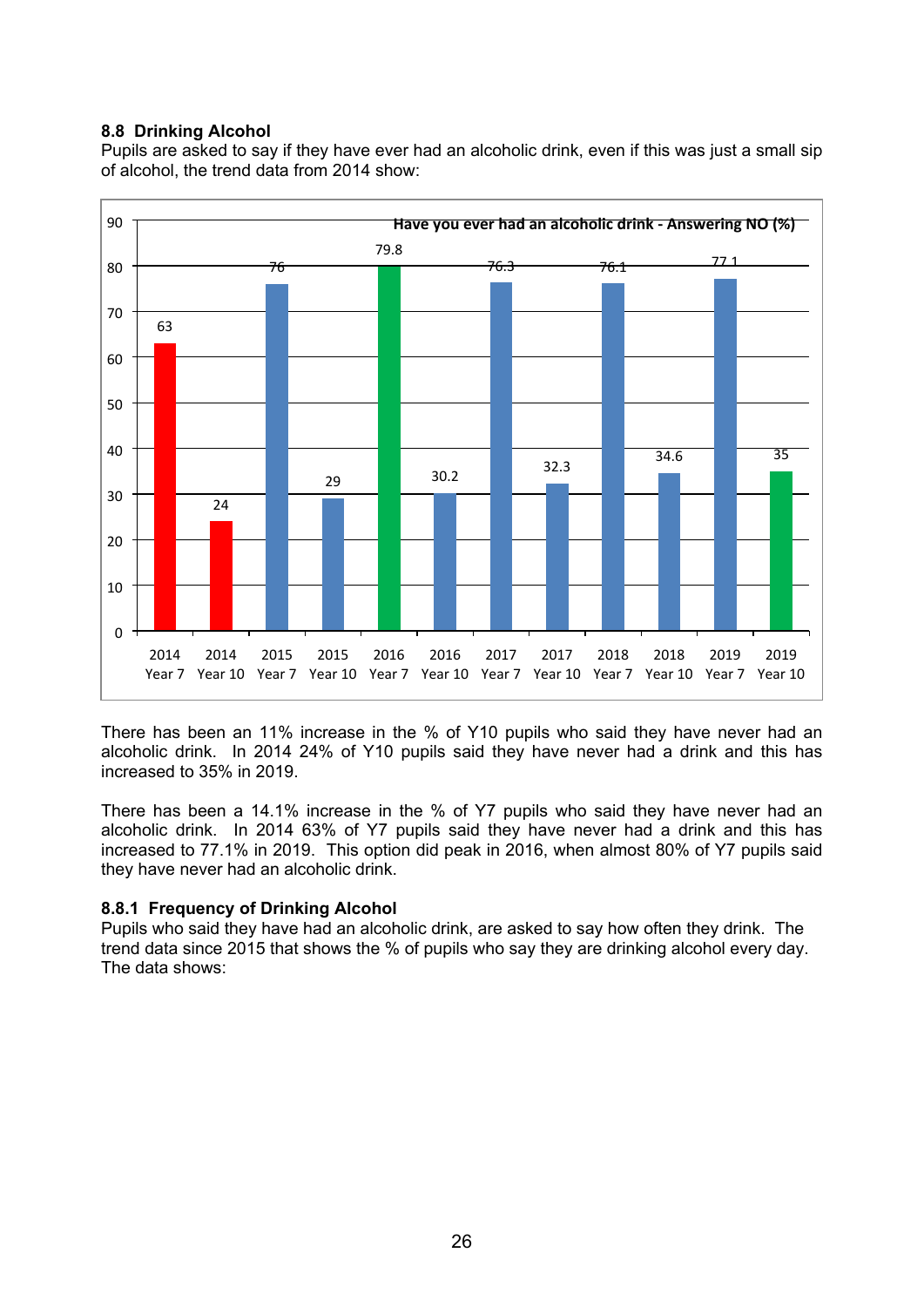

The % of young people who have said they have a drink of alcohol each day has slightly increased since 2015, although the results in 2019 are not as high a % as in 2018.

#### **Benchmarking Information**

The What About Youth (WAY) survey was carried out in 2014 and results published in 2015. This survey was designed to collect robust local authority level data about a range of health behaviours of 15 year old young people. Rotherham's eligible sample size was 2,126

841 children from Rotherham answered the question, Have you ever had an alcoholic drink? - 74.3% said yes England overall figure – 62.4% said yes

Overall the Lifestyle survey results from 2019 show that 58.7% said they have tried an alcoholic drink, this could be due to the Lifestyle Survey is more recent data.

NHS Digital: Statistics on Alcohol (Published 20.8.2019)

The 2018 survey was conducted by Ipsos Mori, and questioned 13,664 pupils, mostly aged 11 to 15, from 193 schools across England, between September 2018 and February 2019. 56% said they have never tried alcohol.

Over a 3 year period 2015/2018 there were 38 admissions to hospital of Rotherham under 18 year olds for alcohol specific conditions

#### **8.9 Drugs**

Pupils can opt out of answering questions around drugs if they think it is not relevant to them. . The results from the Lifestyle Survey will be shared with Health & Wellbeing Board, lead officer for alcohol/drug support in Public Health, Commissioning and the new commissioned service to support young people with drug and alcohol support.

#### **8.10 The views of young people and the use of drugs**

Pupils are asked to say if they feel it is OK for young people of their age to use drugs, the trend data from 2014 shows: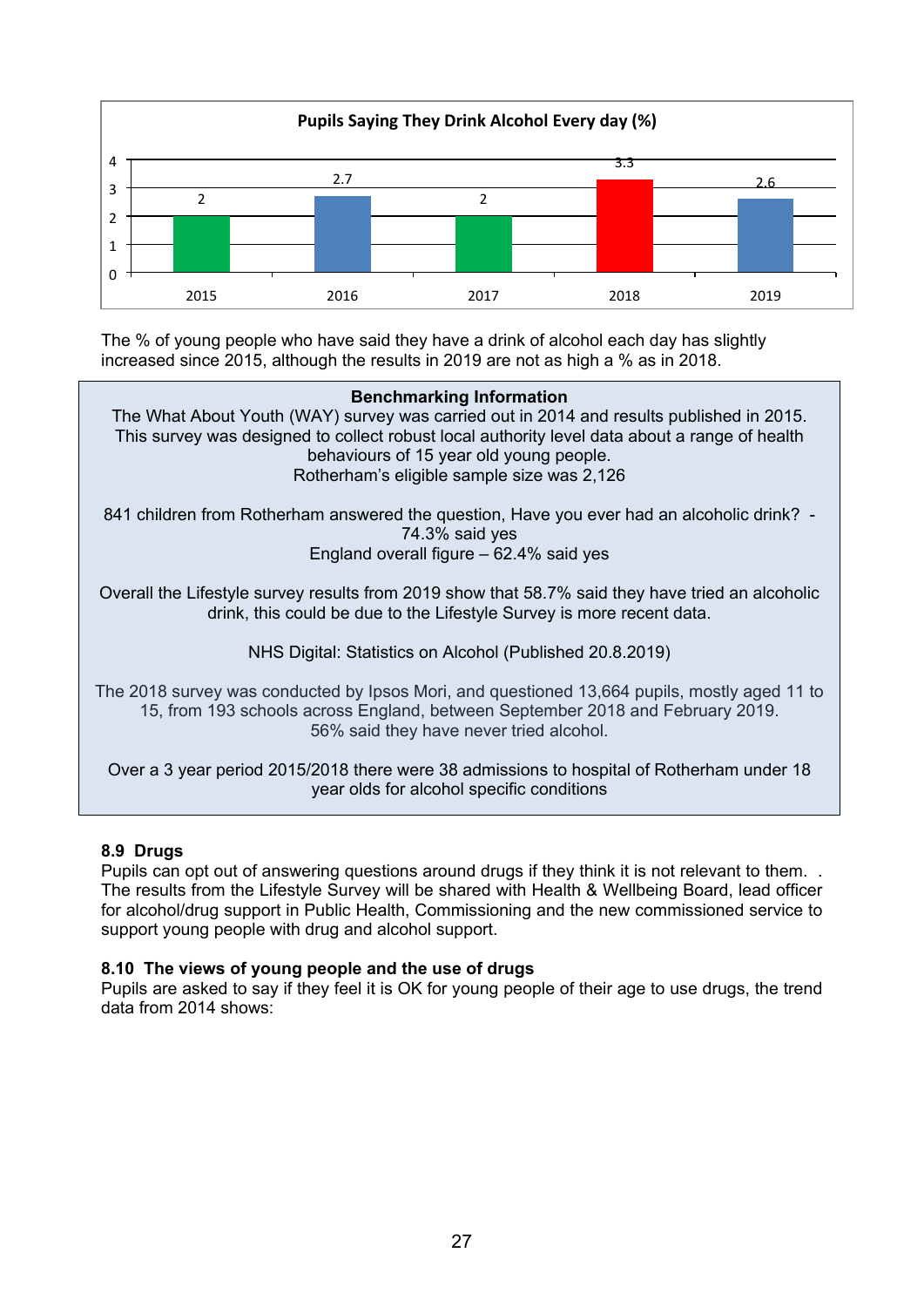

The results show that there is consistency for Y7 pupils between 2014 and 2019 ranging between 97% and 98% saying they feel it is wrong for young people of their age to try drugs.

For Y10 there has been a 2.5% increase in the % of young people in this age group who feel it is wrong to try drugs. This has increased in 2019 to 90.5%.

## **8.11 Using Drugs**

Pupils are asked to say if they have ever tried any drugs, the trend data from 2014 show:



The trend data shows that since 2014 to 2019 both Y7 and Y10 results are within 1% of each other of the pupils who have said they have tried drugs.

## **8.11.1 Types of Drugs**

The trend data shows that there has been an increase in the % of young people who have said they have tried the harder type of drugs. The trend data shows from 2015, when a question was added to the survey to ascertain the types of drugs young people were trying, the information shows: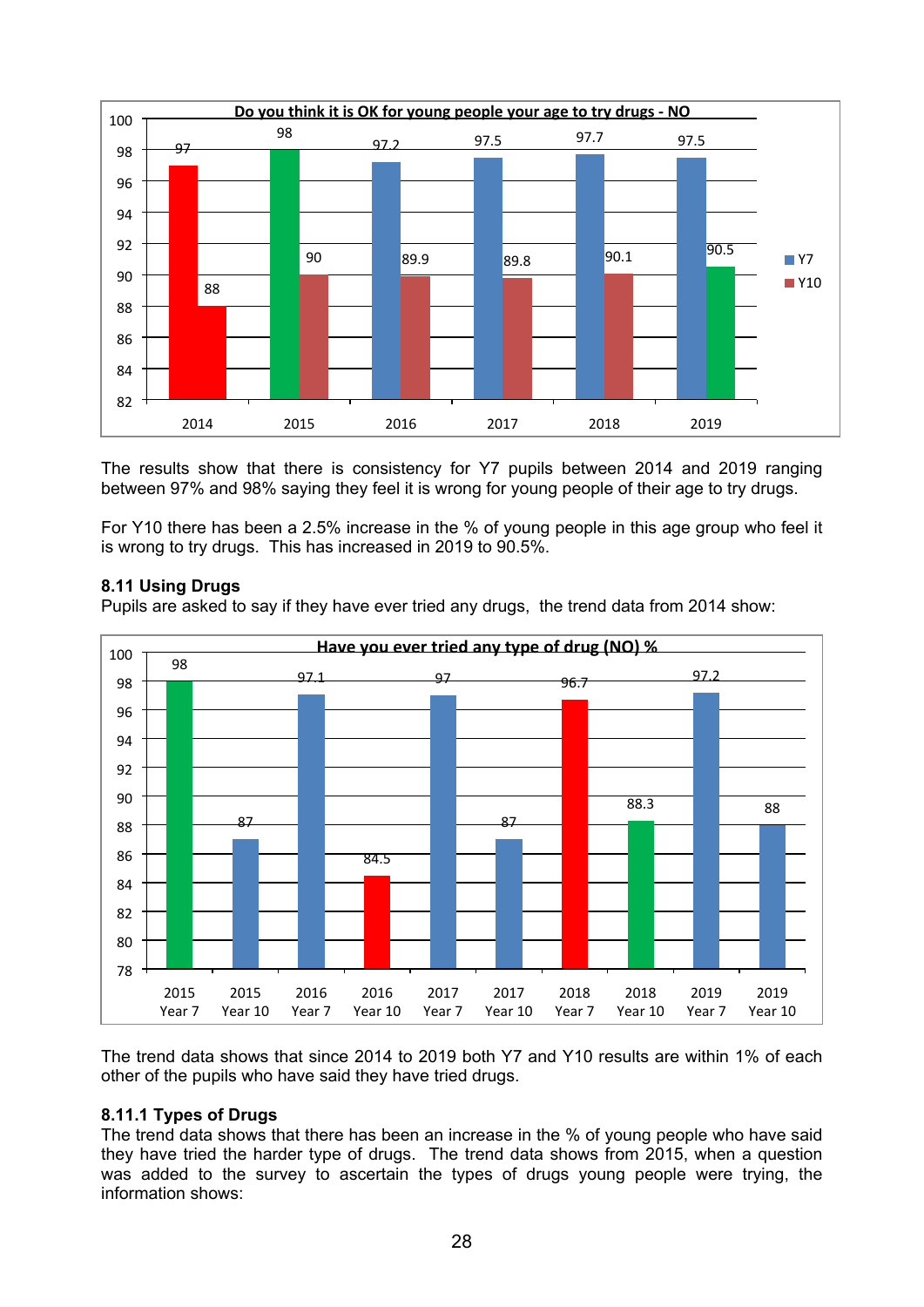

The results show overall for there has been increases of:

- 12.2% increase in the % of those who have said they have tried drugs, saying they have tried cannabis since 2015.
- 6.7% increase of those who have tried ecstasy
- 4.7% increase of those who have tried cocaine
- 4.6% increase of those who have tried heroin.

## **8.11.2 Use of Drugs – How Often**

Pupils are asked to say how many times they have tried a form of drug, the results show the responses since 2016 when this questions was added to the lifestyle survey.



The results since 2016 show that there has been an increase in the % of young people who have said they are using drugs more frequently. Young people saying they have used drugs more than 10 times has increased by 9.1% in 4 years. Those saying they have only tried them once has decreased by 4.6% in the same period.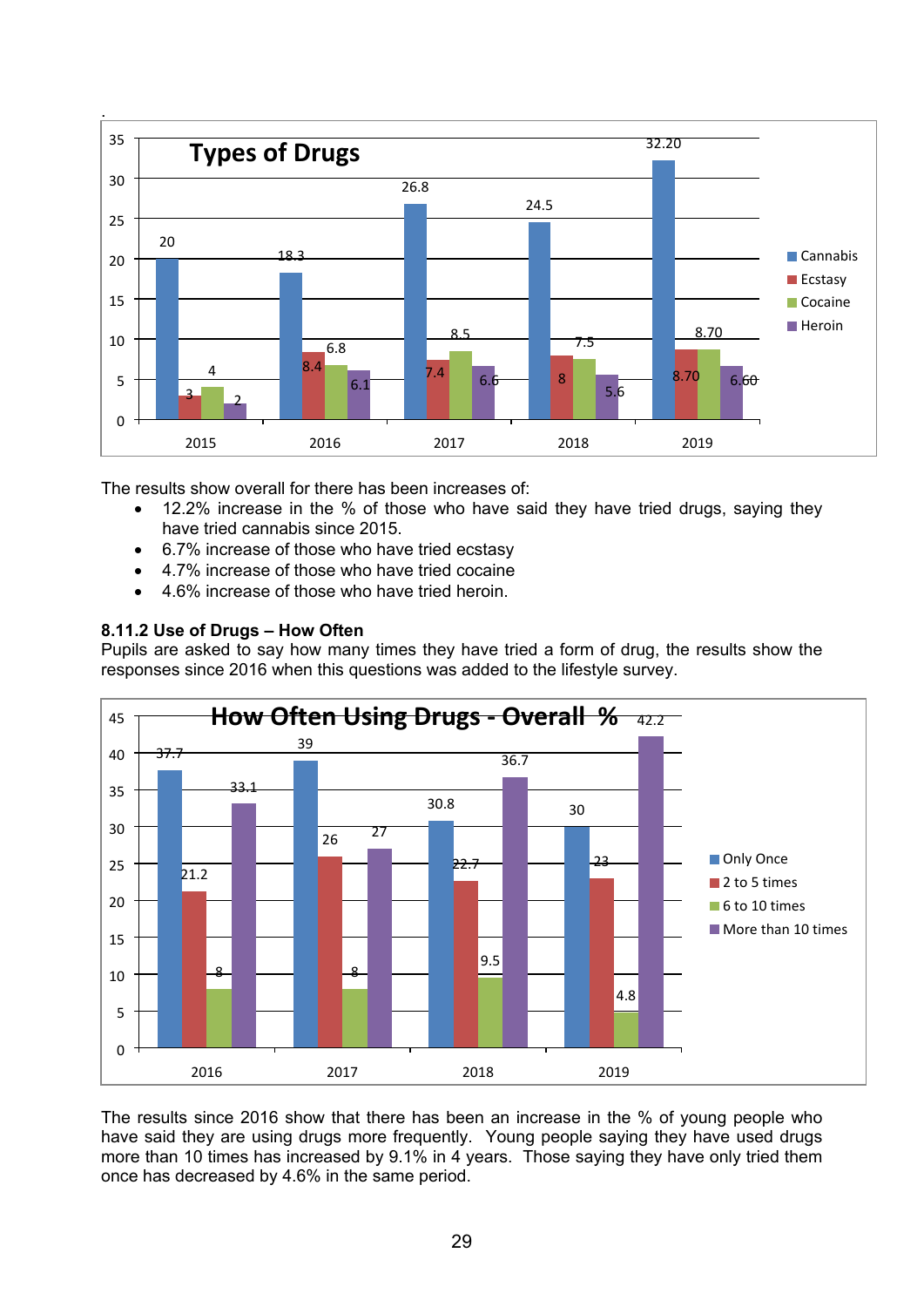**What Are We Worried About?** The 2019 Lifestyle survey results give an indication that more young people are trying drugs, and how frequent and how many times they are trying them appears to be on the increase.

> The types of drugs that are being tried appear to be the stronger type of drug The most popular drugs now being cannabis, cocaine and ecstasy.

## **Benchmarking Information**

The What About Youth (WAY) survey was carried out in 2014 and results published in 2015. This survey was designed to collect robust local authority level data about a range of health behaviours of 15 year old young people. Rotherham's eligible sample size was 2,126

842 children from Rotherham answered the question, Have you ever tried cannabis? 8.9% said yes England overall figure – 10.7% said yes

Overall the Lifestyle survey results from 2019 show that 6.9% (209) said they have tried a form of drug. Out of these 209, 32.2% (141) said they have tried cannabis.

Over a 3 year period 2015/2018 there were 68 admissions to hospital of Rotherham for 15-24 year olds due to substance misuse.

## **BBC News**

A recent BBC news article reported on the worry that children as young as 12 are being targeted by county line drug gangs expanding their markets into dealing.

Social media apps are increasingly likely to be used by young people to buy illegal drugs It is reported that young people think cannabis is safer than alcohol.

## **Action**

Rotherham Young Inspectors will be carrying out an inspection of the commissioned service to support young people with drug and alcohol problems in Rotherham. This inspection will take place February 2020

## **9. Sexual Health & Relationships**

Pupils are asked a series of questions about sexual health and relationships. A number of these questions are age appropriate questions and are for year 10 pupils only. The report will indicate if the questions have been answered by year 10 only.

The results will be highlighted to schools and shared with lead for sexual health in Public Health.

## **9.1 Sexual Health and Relationships Education**

Pupils are asked to share information about the sexual health and relationship education they have received at school. There are different options for year 7 and year 10 pupils, to make the options age appropriate.

## **9.1.1 Year 7 Results**

Pupils are asked to say what they have been taught at school as part of their personal, social and health education in relation to sexual health and relationships.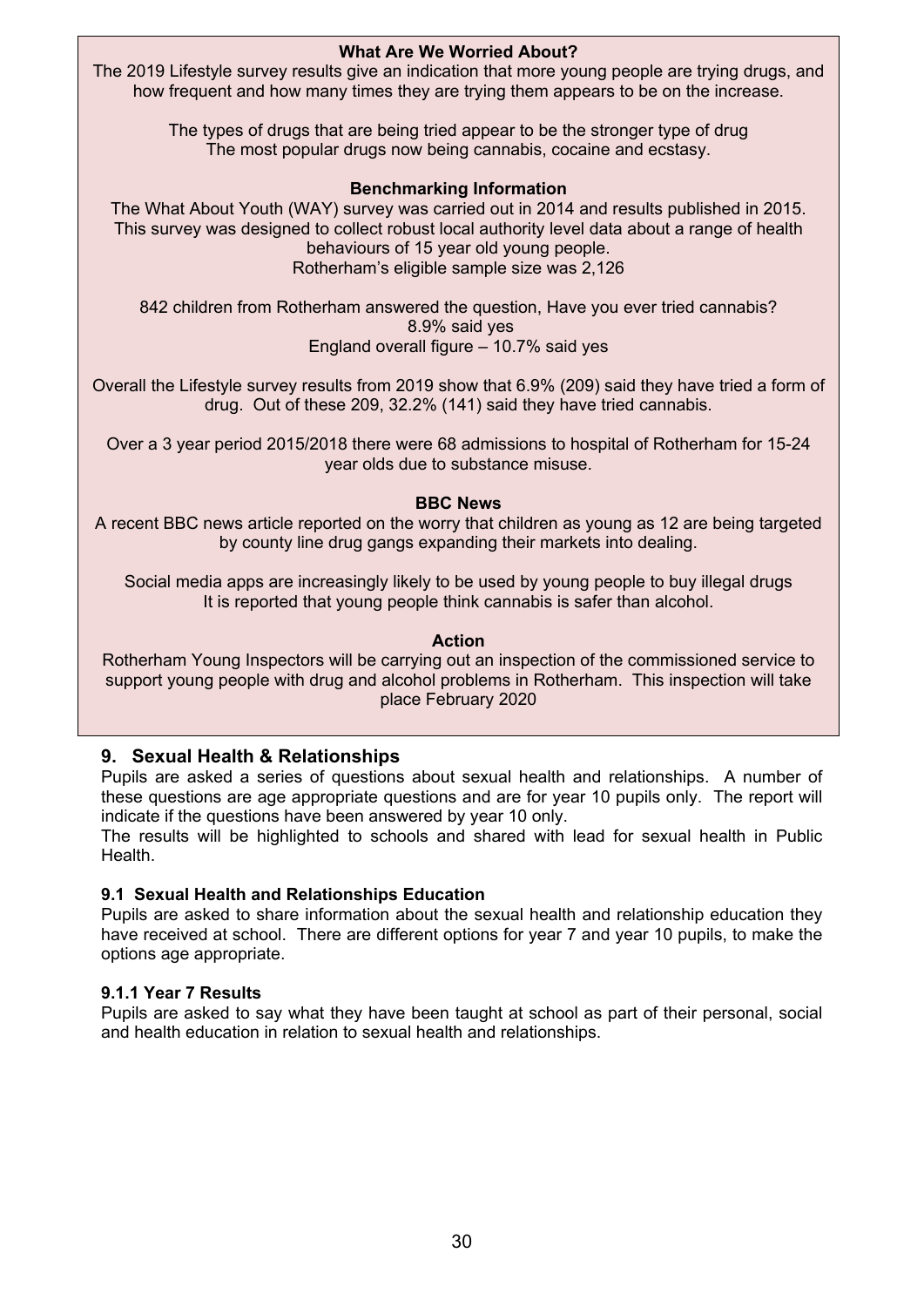

The results show that there has been an increase in the % of pupils in year 7 that have been taught about these subjects since 2015:

- CSE education has increased by 20.6%
- Safe Relationships education, including healthy relationships has increased by 2%
- Growing up and body changes education is relatively the same, with an increase of 0.1%

## **9.1.2 Year 10 Results**

Pupils are asked to say what they have been taught at school as part of their personal, social and health education in relation to sexual health and relationships.

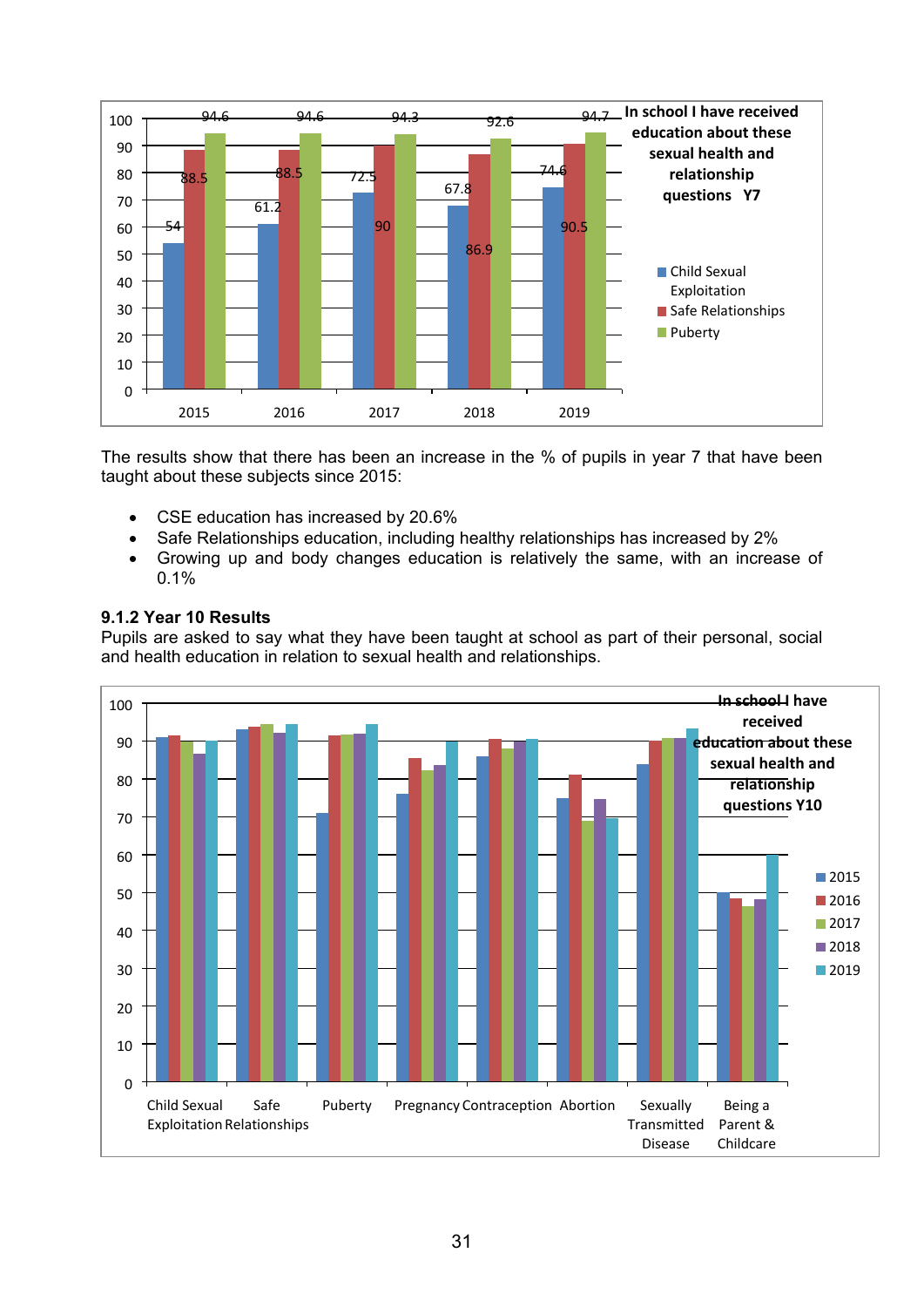The results show that there have been changes in the % of pupils in year 10 that have been taught about these subjects since 2015:

- CSE education has decreased by 1% since 2015
- Safe Relationships education, including healthy relationships has increased by 1.4%
- Growing up and body changes education has increased by 23.5%
- Pregnancy education has increased by 13.9%
- Contraception education has increased by 4.5%
- Abortion education has decreased by 5.3%
- Sexually Transmitted Infections education has increased by 9.3%
- Being a Parent education has increased by 10%

It is worth noting that the results in the survey are the perception of young people. There is no specific evidence that shows information around % of young people and the subjects they have been taught. Barnardos Reachout and Barnardos Real Love Rocks Programme deliver training to schools and they support train the trainer programmes, (training staff at schools to deliver their own training in particular around CSE).

## **9.2 Sexual Relationships Y10 Only questions.**

Pupils in Y10 were asked if they have had sexual intercourse. It is not compulsory for pupils to answer sexual health and relationship questions

There has been a 9% decrease since 2014 from the Y10 pupils who have said they have had sexual intercourse.



Pupils who answered yes, to the question have you ever had sexual intercourse, are asked follow on questions. They are asked to say if they have had sexual intercourse after they have drunk alcohol or taken drugs.



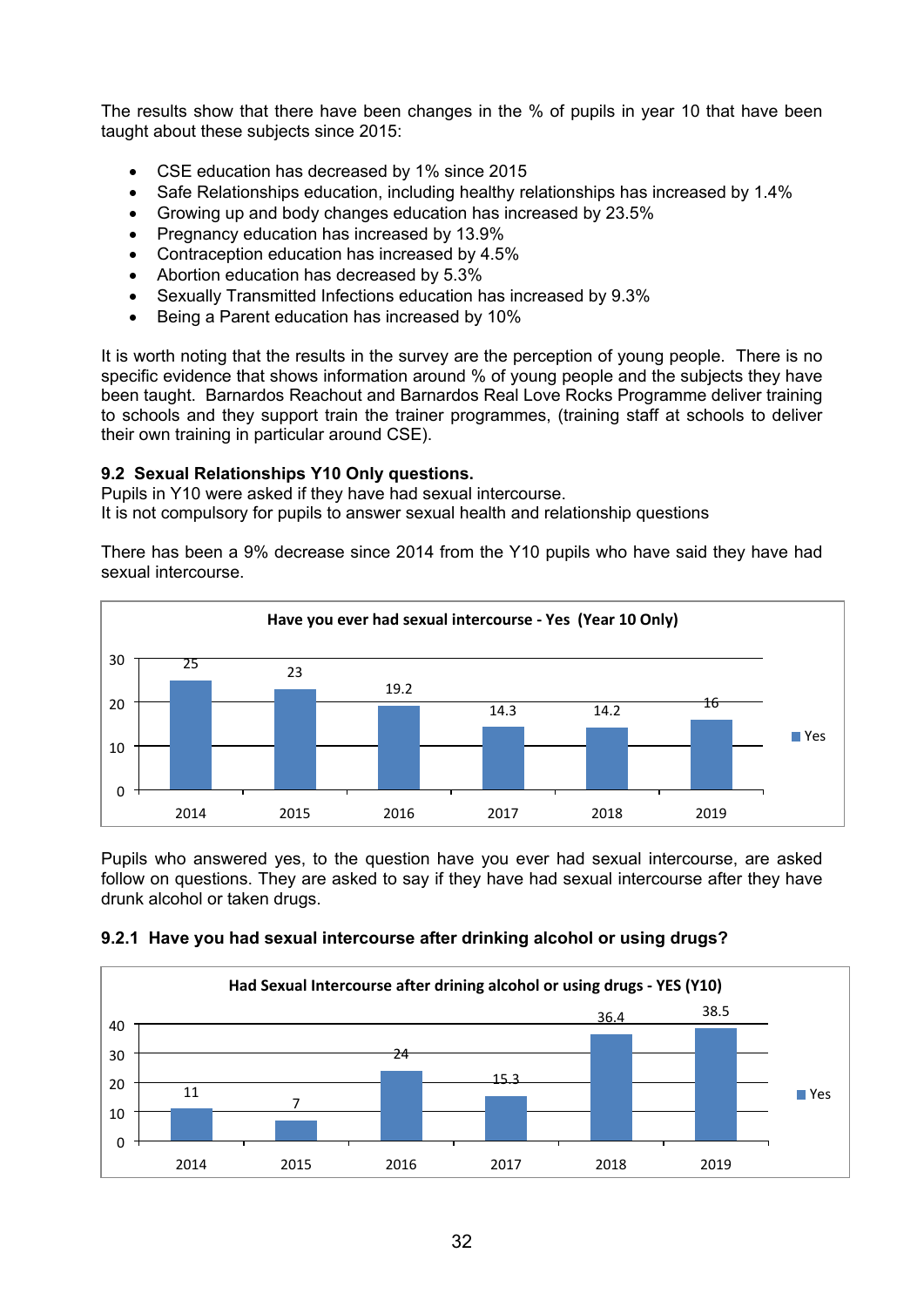Although the % of Y10 pupils who said they have had sexual intercourse has decreased since 2014, there has been an increase of 27.5% of those pupils who have said they have had sexual intercourse after drinking alcohol or using drugs.

## **9.2.2 Contraception**

Pupils who have said they have had sexual intercourse, are asked to share what type of contraception they used. The results since 2014 show:



The main changes from Y10 pupils sharing information about the form of contraception that they used are:

- Pupils saying they have used a condom as a form of contraception has decreased since 2014 by 3.5%
- Pupils saying they have used the pill as a form of contraception has decreased since 2014 by 4.9%
- Pupils saying they did not use contraception has increased by 10.3% since 2014